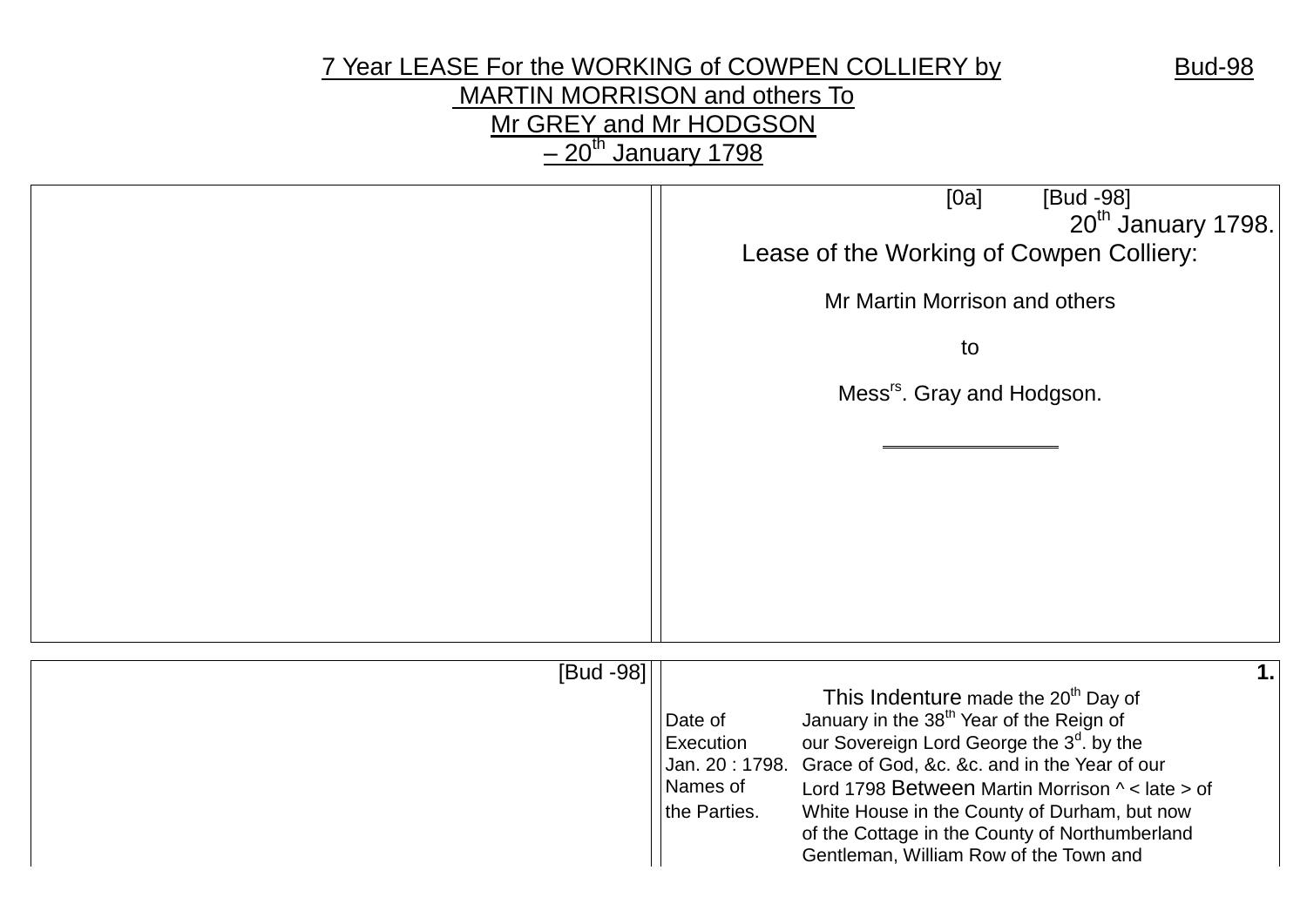| County of Newcastle upon Tyne Merchant                                  |
|-------------------------------------------------------------------------|
| John Clark of Cowpen in the County of                                   |
| Northumberland Rope-Maker Stephen Croft                                 |
| of Shillington in the County of York Esquire                            |
| Aubone Surtees the younger of the Town and                              |
| County of Newcastle upon Tyne $\wedge$ < afores <sup>d</sup> .> Esquire |
| and John Gray of the Shield Field without the Walls                     |
| but within the Liberties of the Town and                                |
| County of Newcastle upon Tyne John Surtees                              |
| of the same Town and County Esquire and                                 |
|                                                                         |

| 2.                    |                                                               | [Bud -98] |              |                                                                 | 3.1 |
|-----------------------|---------------------------------------------------------------|-----------|--------------|-----------------------------------------------------------------|-----|
|                       | John Morrison late of White house afores <sup>d</sup> .       |           |              | his Wife of the one Part and the said                           |     |
|                       | but now of Cowpen afores <sup>d</sup> . Gentleman of          |           |              | Martin Morrison William Row John Clark                          |     |
| Names of              | the One Part and John Gray of the                             |           |              | Stephen Croft Aubone Surtees and John                           |     |
| Undertakers.          | Shield Field without the Walls but                            |           |              | Surtees of the other Part, they the said                        |     |
|                       | within the Liberties of the Town and County                   |           |              | Margaret Wanley Bowes Thomas Thoroton                           |     |
|                       | of Newcastle upon Tyne aforesaid Coal                         |           |              | and Anne his Wife and Robert Croft &                            |     |
|                       | Viewer and Richard Hodgson of Plessy                          |           |              | Eliz. His Wife, for the Considerations [&c]                     |     |
|                       | in the County of Northumberland and Coal                      |           |              | therein mentioned did demise grant and to                       |     |
| R[eci]tal of          | Viewer of the other Part Where as by                          |           |              | farm let unto the s <sup>d</sup> . Martin Morrison              |     |
| <b>Colliery Lease</b> | Ind <sup>re</sup> . of Lease bearing Date on or about         |           |              | William Row John Clark Stephen Croft                            |     |
| Date Nov:             | the $22^{\circ}$ . Day of Nov <sup>r</sup> . 1795 and made or |           |              | Aubone Surtees and John Surtees their Exors                     |     |
| 22:1795.              | expressed to be made between Margaret                         |           | Description  | Admors and Atsns All that and those                             |     |
|                       | Wanley Bowes of Carlton in the County of                      |           | of Premises. | Colliery and Coalminnes ^ < Seam and> Seams of Coal             |     |
|                       | <b>York Spinster Thomas Thoroton Esquire</b>                  |           |              | as well opened as not opened of them the                        |     |
|                       | Lieutenant Colonel of his Majesty's Cold                      |           |              | said Margaret Wanley Bowes Thomas Tho-                          |     |
|                       | Stream Regiment of Guards and Anne his                        |           |              | roton and Ann his Wife and Robert Croft                         |     |
|                       | Wife and the Reverend Robert Croft                            |           |              | and $\wedge$ < Elizabeth > Ann his Wife lying being & remaining |     |
|                       | of the City of York Clerk & Elizabeth                         |           |              | within and under or which could should or                       |     |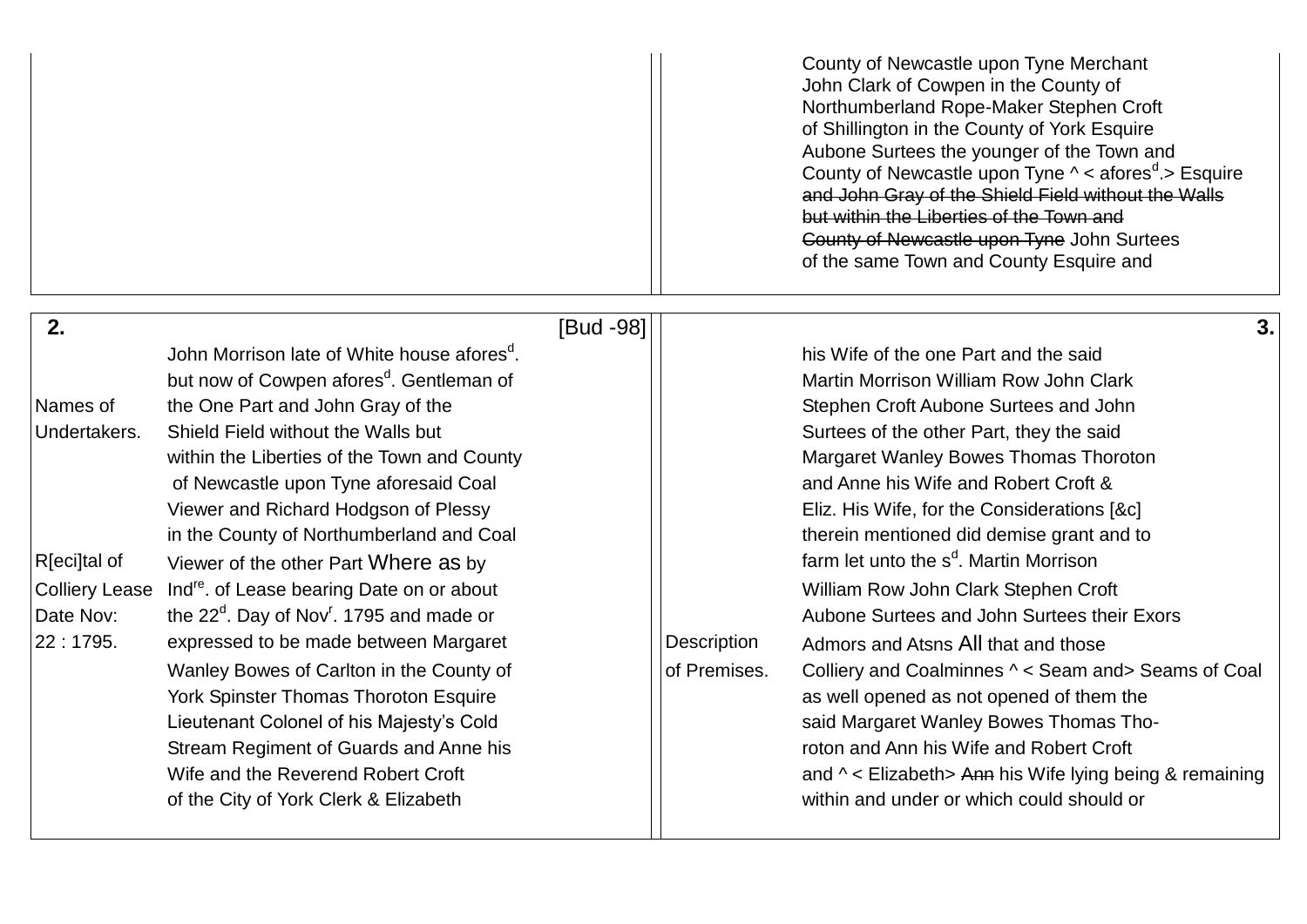| 4.                         | [Bud -98]                                       |              |                                                                                          | 5.1 |
|----------------------------|-------------------------------------------------|--------------|------------------------------------------------------------------------------------------|-----|
|                            | might be had sought digged ^ < won> wrought &   |              | thence next ensuring at and under the                                                    |     |
|                            | obtained or gotten forth and out of all &       |              | several yearly and other Rents and subject                                               |     |
|                            | every or any of the Lands Closes Fields         |              | to the Provisoes Covenants and Agreements                                                |     |
|                            | and Parcels of Ground of or belonging to        |              | therein particularly reserved mentioned &                                                |     |
|                            | them the said M.W.B. T.T. and Anne              |              | contained And whereas the said                                                           |     |
|                            | his Wife and R.C and Elizabeth his              | J.Morrison   | J.M. by certain Articles of Agreem <sup>t</sup> .                                        |     |
|                            | Wife situate lying and being in the             | took Shares. | bearing Date on or about the 31 <sup>st</sup> Day                                        |     |
| Cowpen                     | Township of Cowpen in the said County           |              | of August 1796 became intitled to a                                                      |     |
| contains ab <sup>t</sup> . | of Northumberland containing 700Acres           |              | Share in the said Colliery & Coalmines                                                   |     |
| 700 Acres.                 | or thereabouts together with the several        |              | during the said Term of 39 Years ment <sup>d</sup> .                                     |     |
|                            | Liberties Powers and Authorities therein        |              | in the $s^d$ , in $P^t$ , recited Indenture of                                           |     |
|                            | contained (except and therein is excepted)      | State of     | Lease And Whereas the present                                                            |     |
|                            | To hold the same unto the s <sup>d</sup> . M.M. | Engines &    | Fire Engines and Machines at Cowpen                                                      |     |
|                            | W.R. J.C. S.C. Au.S. and J.S.                   | Machines.    | afores <sup>d</sup> . With the Materials there <sup><math>\lambda</math></sup> un>to be- |     |
|                            | their Exors Admors and Atsns from the Day       |              | longing and the Materials in and about                                                   |     |
| Term 39                    | next before the Day of the Date thereof         |              | all and every the Pit or Pits now                                                        |     |
| Years.                     | for and during the Term of 39 Years from        |              |                                                                                          |     |

| - 6. | [Bud -98]                                              |            |                                                      | 7.I |
|------|--------------------------------------------------------|------------|------------------------------------------------------|-----|
|      | working or which hath or have been                     |            | $sd$ . M.M. W.R. J.C. S.C. A.S.                      |     |
|      | won and worked by Means of the said                    | Recital of | J.S. and J.M. And Whereas on                         |     |
|      | Fire Engines as well above Ground as under             | Valuation. | the 5 <sup>th</sup> Day of July last past an         |     |
|      | Ground the Materials in and about the                  |            | Appraisment or Valuation was had and                 |     |
|      | several Store-houses and Smiths' Shops                 |            | made of the said several Things con-                 |     |
|      | at Cowpen afores <sup>d</sup> . And also all and every |            | tained in the s <sup>d</sup> . Inventory of Schedule |     |
|      | the Waggons Waggon Ways Staith Staith-                 |            | hereunderwritten or hereunto annexed by              |     |
|      | house Spouts Pitmen and Workmens-                      |            | Persons chosen and appointed by the                  |     |
|      | Houses at Cowpen afores <sup>d</sup> . And also the    |            | Parties to the Presents and the Value                |     |
|      | Coals at several Pits and in the                       |            | of the said several Things are placed                |     |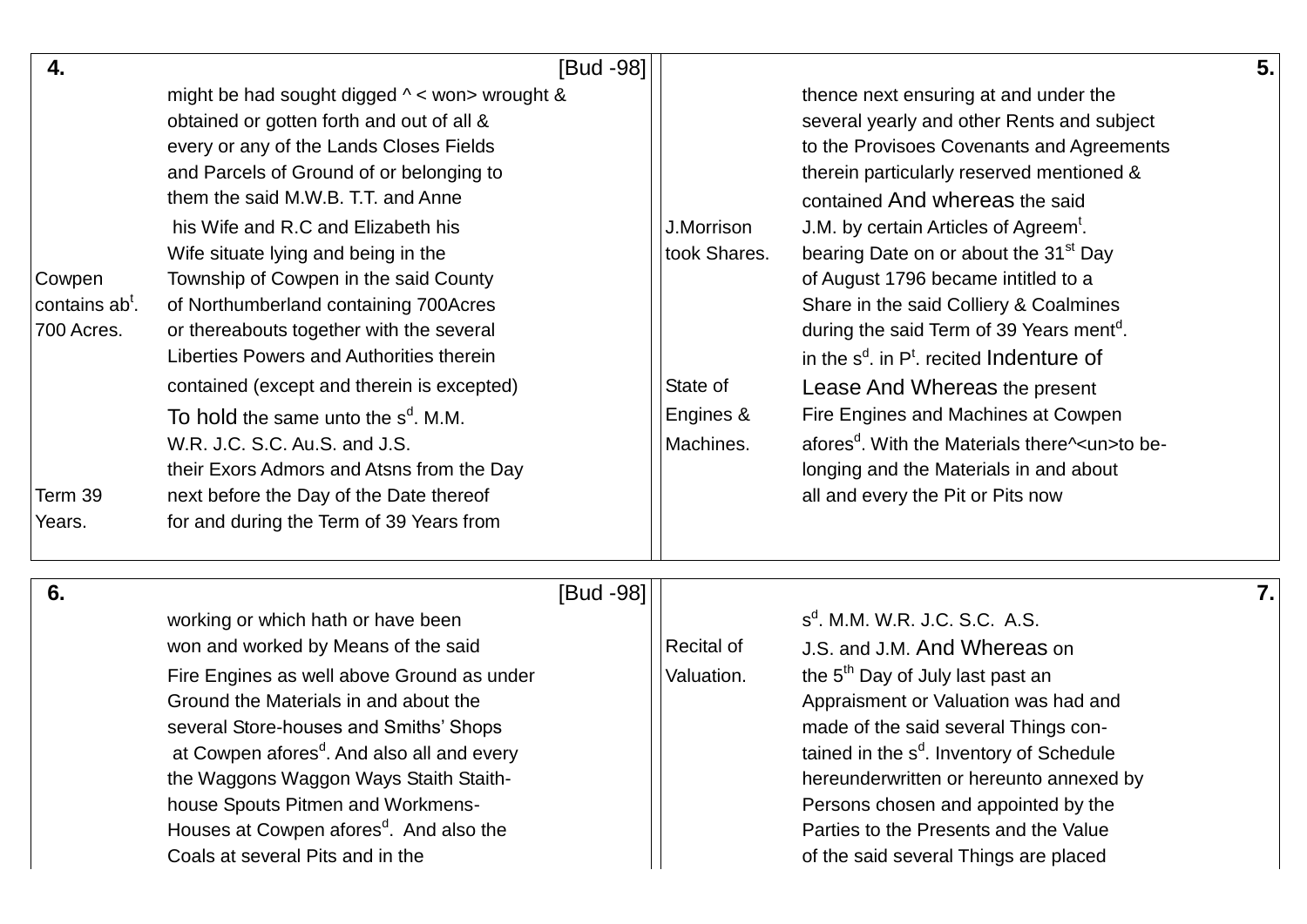Staith or Spouts at Cowpen afores<sup>d</sup>. And for Carrying on the said Colliery and Coalmines severally mentioned and Spe-<br>  $\vert \vert$  or Pits have been sunk and put down by cified in an Inventort or Schedule here the Said M.M. W.R. J.C. S.C. A.S. J.S. under written or hereunto annexed are and and J.M. for the Winning & Working of The Property of and do belong to them the

opposite to the same respectively in the all other Implements Fixtures and Ma- said Inventory or Schedule and do amount terials whatsoever used in or about and in the whole to the Sum of 6581 £. ..1 s. ..  $2\frac{1}{4}$ <sup>d</sup>. And Whereas one or more Pit

the said Colliery and Coalmines and the  $\vert$  Term 7 same is or are now in actual Working Theorem Theorem Vears from Day of July last past to draw to Bank and And the s<sup>d</sup>. M.M. W.R. J.C. S.C. A.S.  $|$  July 5<sup>th</sup> of July last past put or cause to be put the said J.G and R.H. into the Possess<sup>n</sup> thereof And also into the Possession of the  $\vert$  for the Use Benefit and Disposal of the s<sup>d.</sup> specified in the said Inventory or Schedule agreed with the  $s^d$ . M.M. W.R. J.C. S.C. A.S. J.S. and J.M. to work the said  $\overline{a}$  and  $\overline{a}$  are  $\overline{a}$  are  $\overline{a}$  are  $\overline{a}$  are  $\overline{a}$  are  $\overline{a}$  are  $\overline{a}$  are  $\overline{a}$  and  $\overline{a}$  to work the said

**8.**  $\begin{bmatrix} \text{Bud -98} \end{bmatrix}$  |

Colliery and Coalmines and from the 5<sup>th</sup>. July  $5^{\text{th}}$ . to lead  $\land$  < to and deliver at and from the said Coal J.S. and J.M. did on the said  $5<sup>th</sup>$  Day  $\vert$  1797. Staith or Spouts at Cowpen aforesaid during the Term of 7 Years from the  $s<sup>d</sup>$ .  $5<sup>th</sup>$ . Day of . July last past all such Quantities of Coals said Fire Engines Machines Pitmen and M.M. &c. &c. their Exors Admors and Atsns Workmens Houses Waggon Ways Waggons Maggons and to work the said Colliery and Coalmines Staith Spouts and all and singular other **Form Accord 1** For such Considerations and in such Manner the Materials and Things mentioned and and as are hereinafter particularly mentioned & contained And the  $s^d$ , J.G. and R.H. for hereunderwritten or hereunto annexed themselves their Exors Admors and Atsns have And Whereas the said John Gray and And Whereas the said John Gray and Richard Hodgson have contracted and **All Contracted and Accord Accord Accord** as are hereinafter mentioned and Stipulated to . M.M. W.R. J.C. S.C.  $||$  be made to them by the s<sup>d</sup>. Martin Morrison full Recompence and Satisfaction of all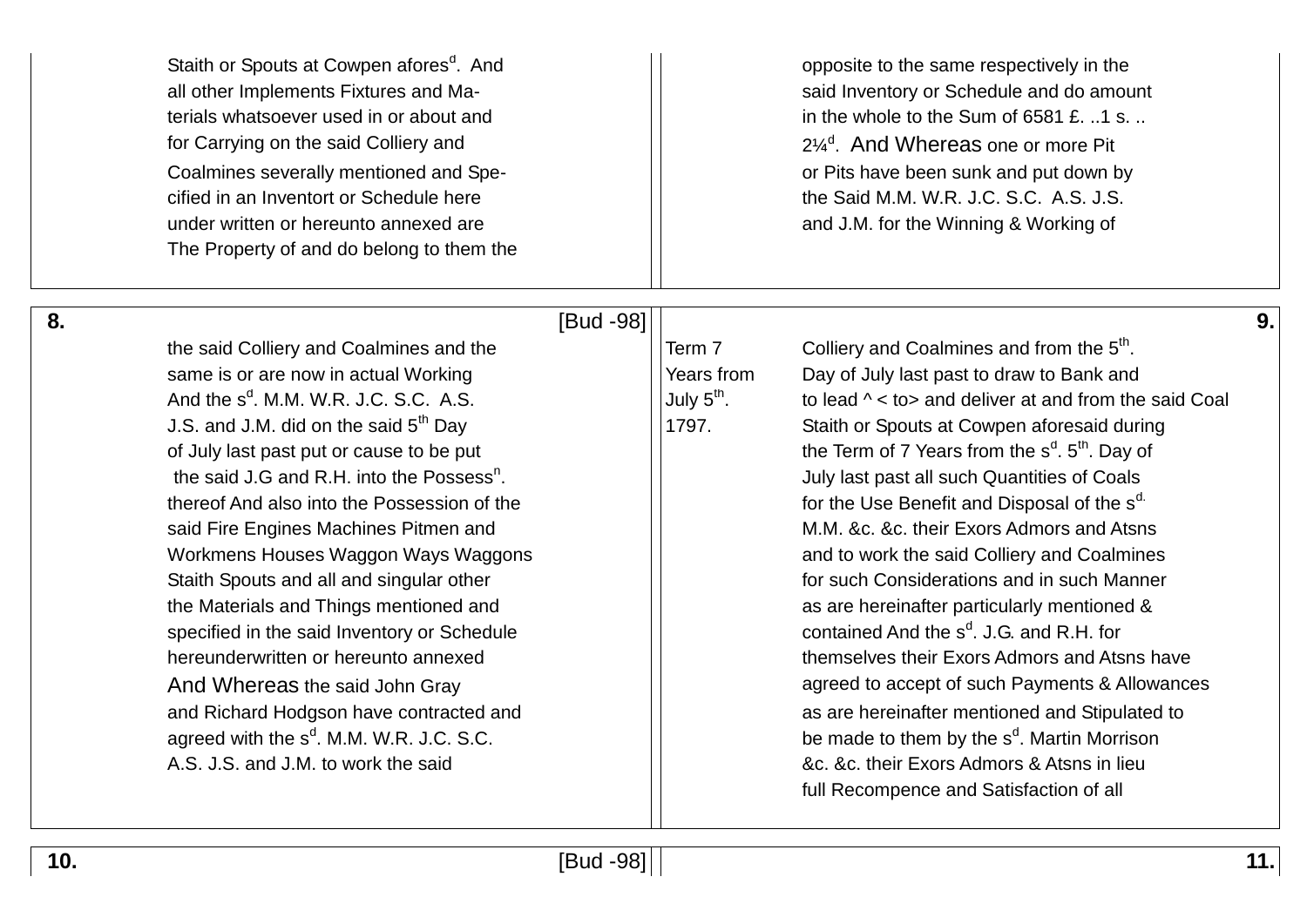| Claims and Demands which they the s <sup>d</sup> .         | Nature of                                                 |
|------------------------------------------------------------|-----------------------------------------------------------|
| J.G. & R.H. their Exors Admors or Atsns                    | granted demised and to farm letten and by                 |
| might otherwise have or be intitled to from                | the Grant                                                 |
| the s <sup>d</sup> . M.M. &c. &c. their Exors Admors or    | these Presents do and each and every of                   |
| Atsns for the Costs Charges Damages Expences               | them doeth grant demise and to farm let                   |
| and Trouble of Working the said Colliery &                 | unto the $s^d$ . J.G. and R.H. their Exors                |
| Coalmines and drawing to Bank and lead <sup>g</sup> .      | Use of Engines Admors and Atsns The Use and full          |
| to the delivering at the said Staith or Spouts             | &c. &c. &c.                                               |
| the Coals to be worked and gotten from forth               | and free Occupation and Enjoyment of the                  |
| and out of the same Colliery or Coalmine.                  | Fire Engines and Machines now standing being              |
| Terms of                                                   | and in Working at Cowpen afores <sup>d</sup> . and of all |
| Now this Indenture witnesseth                              | other Fire Engines to be hereafter erected or             |
| the Agreem <sup>t</sup> .                                  | built on any Part of the said Lands and                   |
| that in Pursuance and Performance of the                   | Grounds within the Township of Cowpen                     |
| said recited Agreement on the Part of the s <sup>d</sup> . | Aforesaid for the Purpose of Winning and                  |
| M.M. &c. &c. and for and in Consideration                  | Working the said Colliery or Coalmines or                 |
| of the Payments Covenants and Agreements                   | any Part thereof and of all and every the                 |
| hereinafter contained on the Part and Behalf of            | Materials thereunto belonging or to belong                |
| them the said J.G. and R.H. to be made done                | And also the Use of the Pitmen and Work-                  |
| and performed They the said M.M. &c. &c.                   | mens Houses Waggon Ways Waggons Staith                    |
| Have and each and every of them hath                       | Spouts and all and singular other the materials           |

# **12** [Bud -98] **13.**

the Things mentioned and Specified in the Winning working Gaining Obtaining and Getsaid Inventory or Schedule hereunder written the said Colliery ting of Coals forth and out of the said Colliery And also the Liberty of Winning Working & away of Water Foul-Air or Styth with sufficient herein before mentioned Pit or Pits And also **Coals Stones Earth Gravel Metal Rubbish** out of all or every other Pit and Pits which and  $\vert$  and other Refuse as shall from Time to Time shall at any Time or Times during the Term  $||$  proceed be had gotten or come forth or out of

or hereunto ennexed with the Appurtenances and Coalmines as for the avoiding & conveying Leading of the Coals forth and out of the and convenient Ground Room Heap Room and said Colliery and Coalmines and the several **Pit Room for the laying and placing of all such**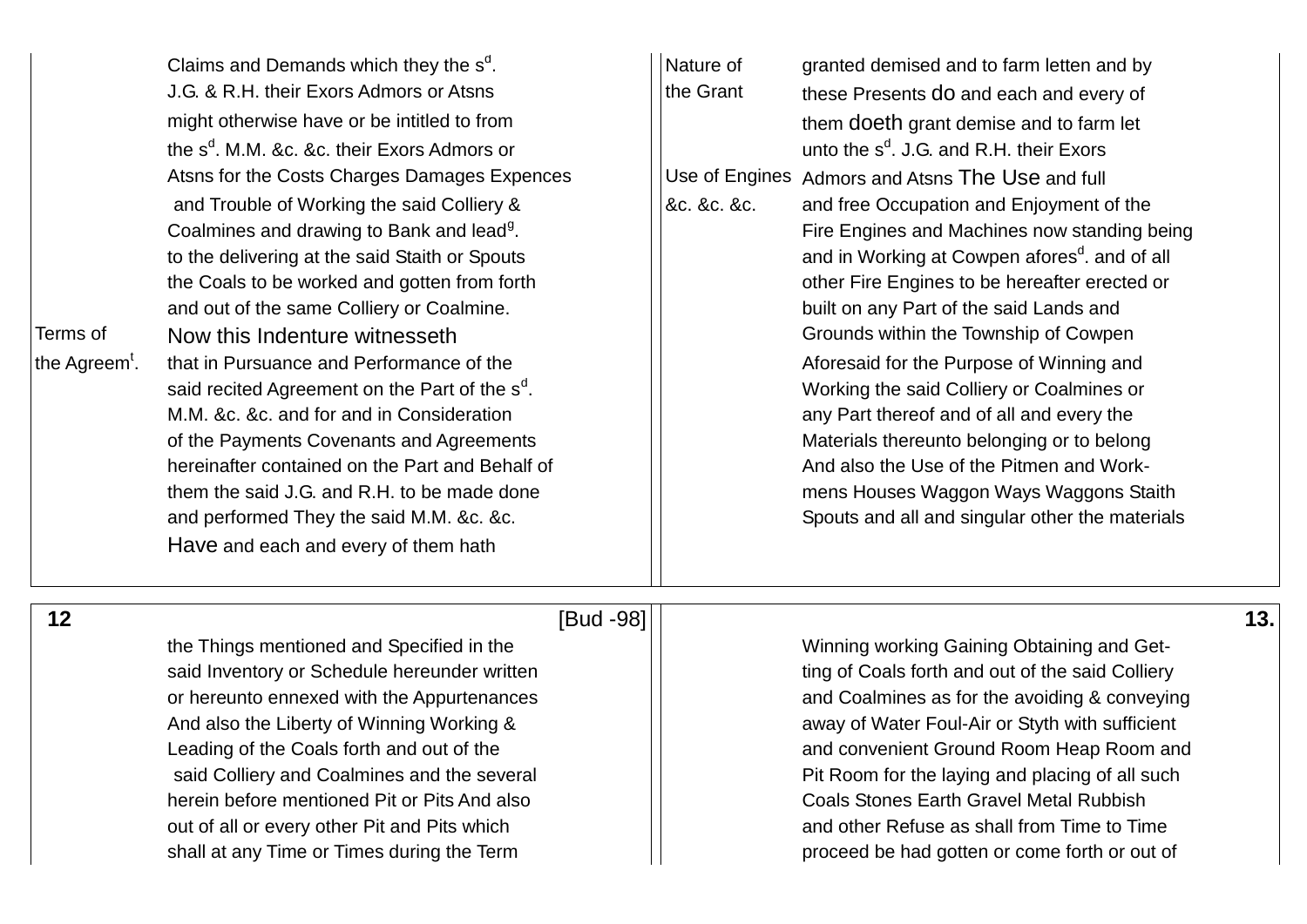| Liberty to<br>win, work &c. | hereinafter mentioned be sunk or made within<br>all and every or any of the said Lands and Gro <sup>ds</sup> .<br>within the Township of Cowpen aforesaid for<br>the Purposes of Winning and Working the said<br>Colliery or Coalmines with full and free Liberty<br>Power and Authority to and for the said J.G. &<br>R.H. their Exors Admors or Atsns at their<br>Costs Charges Expences and Risque to rid win<br>work and make Trench and Trenches Grove &<br>Groves Staple and Staples and to drive Drifts<br>Watergates and Water Courses as well for the |           | the said Colliery or Coalmines in the Winning<br>and Working the same or any Part thereof<br>Together also with all such Waggon Ways<br>and other Ways Wayleave and Passage as belong<br>to them the said M.M. &c. &c. or which they<br>have Power to let or Demise for the Leading &<br>conveying away all and every the Coals to be<br>wrought and gotten forth or out of the said Colliery<br>or Coalmines to the said Staith or Spouts at Cow-<br>pen aforesaid together also with the full and free |     |
|-----------------------------|----------------------------------------------------------------------------------------------------------------------------------------------------------------------------------------------------------------------------------------------------------------------------------------------------------------------------------------------------------------------------------------------------------------------------------------------------------------------------------------------------------------------------------------------------------------|-----------|----------------------------------------------------------------------------------------------------------------------------------------------------------------------------------------------------------------------------------------------------------------------------------------------------------------------------------------------------------------------------------------------------------------------------------------------------------------------------------------------------------|-----|
| 14.                         | [Bud -98]                                                                                                                                                                                                                                                                                                                                                                                                                                                                                                                                                      |           |                                                                                                                                                                                                                                                                                                                                                                                                                                                                                                          | 15. |
|                             | Use Occupation and Enjoyment of all and                                                                                                                                                                                                                                                                                                                                                                                                                                                                                                                        |           | liable or subject to for or in Respect of the                                                                                                                                                                                                                                                                                                                                                                                                                                                            |     |
|                             | singular other the Liberties Powers Privileges                                                                                                                                                                                                                                                                                                                                                                                                                                                                                                                 |           | Premises or in the Exercise of all or any the                                                                                                                                                                                                                                                                                                                                                                                                                                                            |     |
|                             | and Authorities whatsoever for the better                                                                                                                                                                                                                                                                                                                                                                                                                                                                                                                      |           | Powers Liberties Privileges and Authorities afore-                                                                                                                                                                                                                                                                                                                                                                                                                                                       |     |
|                             | Winning Working and Carrying on the said                                                                                                                                                                                                                                                                                                                                                                                                                                                                                                                       |           | said Save only as to the Payment of the certain                                                                                                                                                                                                                                                                                                                                                                                                                                                          |     |
|                             | Colliery and Coalmines and for the Leading                                                                                                                                                                                                                                                                                                                                                                                                                                                                                                                     |           | Colliery Rents which they the said M.M. &c.                                                                                                                                                                                                                                                                                                                                                                                                                                                              |     |
|                             | the Coals thereout to be wrought or gotten                                                                                                                                                                                                                                                                                                                                                                                                                                                                                                                     |           | their Exors Admors or Atsns are liable ?? to                                                                                                                                                                                                                                                                                                                                                                                                                                                             |     |
|                             | or for the Placing in and vending the same                                                                                                                                                                                                                                                                                                                                                                                                                                                                                                                     |           | And which the said Colliery Rents they the said                                                                                                                                                                                                                                                                                                                                                                                                                                                          |     |
|                             | from the said Coal Staith or Spouts and for the                                                                                                                                                                                                                                                                                                                                                                                                                                                                                                                |           | J.G and R.H. their Exors Admors or Atsns are                                                                                                                                                                                                                                                                                                                                                                                                                                                             |     |
|                             | amending and repairing the Waggon Ways &                                                                                                                                                                                                                                                                                                                                                                                                                                                                                                                       |           | always to be exempted from the Payment of &                                                                                                                                                                                                                                                                                                                                                                                                                                                              |     |
|                             | other Ways and for the Making and Erecting                                                                                                                                                                                                                                                                                                                                                                                                                                                                                                                     | Habendum. | of every Part and Parcel thereof To have                                                                                                                                                                                                                                                                                                                                                                                                                                                                 |     |
|                             | of Batteries and Mounts and for the Building                                                                                                                                                                                                                                                                                                                                                                                                                                                                                                                   |           | and to hold the Use of the said Fire                                                                                                                                                                                                                                                                                                                                                                                                                                                                     |     |
|                             | of Hovels and Workmens Houses as they the                                                                                                                                                                                                                                                                                                                                                                                                                                                                                                                      |           | Engines Machines Waggon Ways Coal Staith                                                                                                                                                                                                                                                                                                                                                                                                                                                                 |     |
|                             | said M.M. &c. &c. are proposed of intitled                                                                                                                                                                                                                                                                                                                                                                                                                                                                                                                     |           | Spouts and all and singular other the Premises                                                                                                                                                                                                                                                                                                                                                                                                                                                           |     |
|                             | unto under and by Virtue of the said in Part                                                                                                                                                                                                                                                                                                                                                                                                                                                                                                                   |           | hereby granted and demised or intended so to                                                                                                                                                                                                                                                                                                                                                                                                                                                             |     |
|                             | recited Indenture of Lease or any other Lease or                                                                                                                                                                                                                                                                                                                                                                                                                                                                                                               |           | be and every Part and Parcel thereof with                                                                                                                                                                                                                                                                                                                                                                                                                                                                |     |
|                             | Leases Demise or Grant thereof to them made                                                                                                                                                                                                                                                                                                                                                                                                                                                                                                                    |           | the Appurtenances unto the said J.G. and R.H.                                                                                                                                                                                                                                                                                                                                                                                                                                                            |     |
|                             | by any Person or Persons whomsoever subject                                                                                                                                                                                                                                                                                                                                                                                                                                                                                                                    |           | their Exors Admors and Atsns from the said 5 <sup>th</sup> .                                                                                                                                                                                                                                                                                                                                                                                                                                             |     |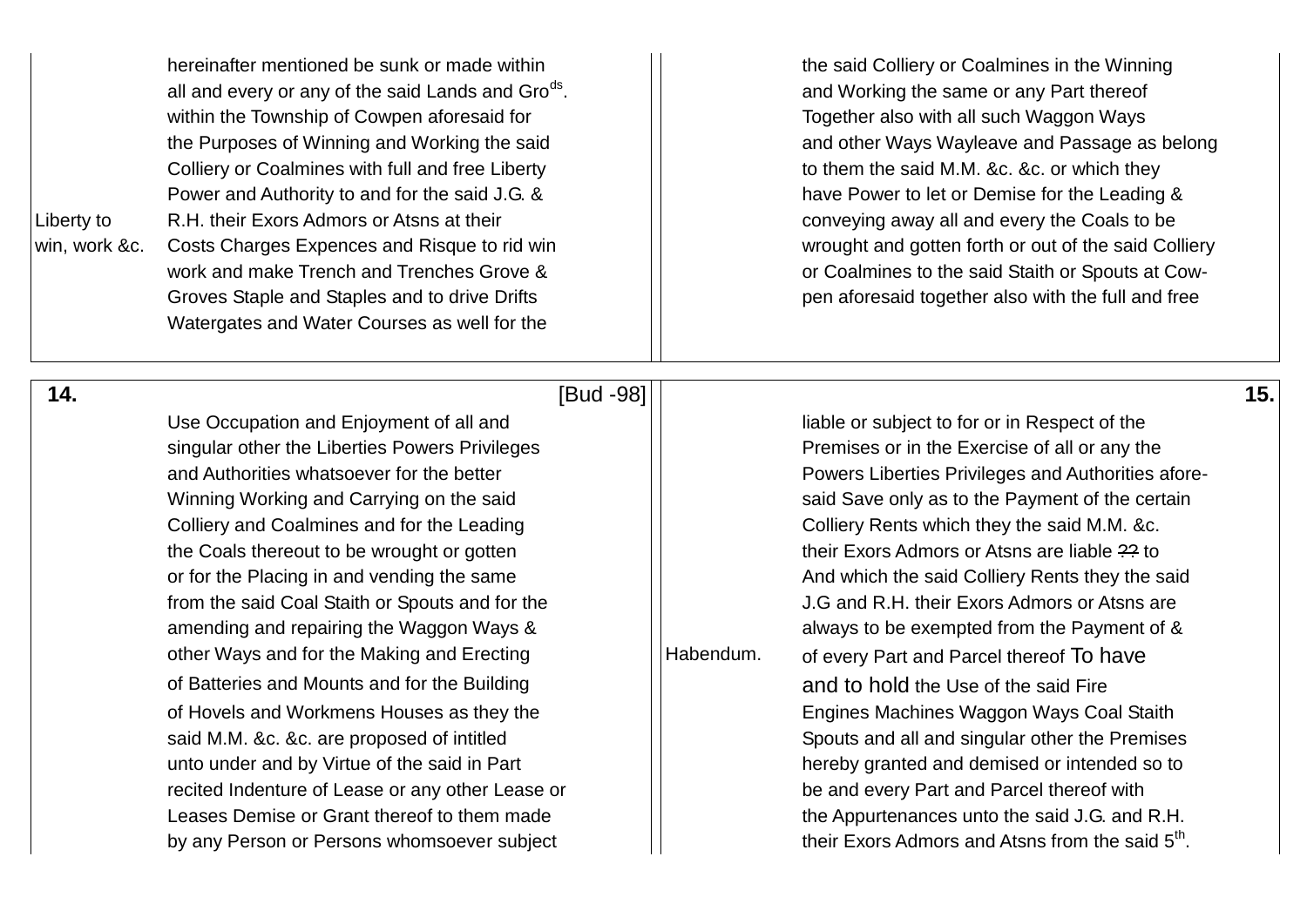|                                     | nevertheless to the Observance and Performance<br>of such Covenants Provisoes Clauses<br>Restrictions and Agreements whatsoever as they the<br>said M.M. &c. &c. Exors Admors or Atsns are                                                                                                                                                                                                                                                                                                                                                                                                    |                                                      | Day of July last past for and during and unto<br>the full End and Term of 7 Years from thence-<br>forth next ensuing and fully to be compleat and                                                                                                                                                                                                                                                                                                                                                                                                                |     |
|-------------------------------------|-----------------------------------------------------------------------------------------------------------------------------------------------------------------------------------------------------------------------------------------------------------------------------------------------------------------------------------------------------------------------------------------------------------------------------------------------------------------------------------------------------------------------------------------------------------------------------------------------|------------------------------------------------------|------------------------------------------------------------------------------------------------------------------------------------------------------------------------------------------------------------------------------------------------------------------------------------------------------------------------------------------------------------------------------------------------------------------------------------------------------------------------------------------------------------------------------------------------------------------|-----|
| 16.                                 | [Bud -98]                                                                                                                                                                                                                                                                                                                                                                                                                                                                                                                                                                                     |                                                      |                                                                                                                                                                                                                                                                                                                                                                                                                                                                                                                                                                  | 17. |
| <b>Rents Pepper</b><br>Corn Yearly. | ended at and under the yearly Rent<br>of one Pepper Corn only payable annually on<br>the Feast of S <sup>t</sup> . Michael the Archangel if<br>lawfully demanded and subject to the Covenants<br>Provisoes Clauses Reservation and Agreements                                                                                                                                                                                                                                                                                                                                                 |                                                      | J.G. and R.H their Exors Admors or Atsns<br>dig sink and make a Coal Pit from the<br>Surface to the low-main Coal 10 Feet Di-<br>ameter within all Timber and shall and will<br>divide the said Pit when made and sunk                                                                                                                                                                                                                                                                                                                                           |     |
| <b>Undertakes</b><br>Engagement.    | in and by these Presents mentioned and con-<br>tained And the said J.G. and R.H. for<br>themselves jointly and severally and for their<br>several and respective Heirs Exors and Admors<br>do and each of them doth covenant promise<br>and Agree to and with the said M.M. &c. &c.<br>theirs Exors Admors and Atsns by these Presents<br>in manner following (that is to say) That they<br>the s <sup>d</sup> . J.G. and R.H. their Exors Admors or<br>Atsns in Consideration of the Payments or<br>Allowances herein after agreed to be made to<br>them by the said M.M. &c.&c. Their Exors | To lay abank<br>20,000 Cha <sup>s</sup> .<br>Yearly. | by a good and sufficient Partition of Timber<br>and Deals in the Center thereof so as to con-<br>vert the same into two good working and<br>convenient Shafts and also shall and will<br>at their own proper Costs and Charges yearly<br>and every Year during the Continuance of the<br>Said Term of 7 Years hereby granted win<br>work and draw to Bank at the Pits of the<br>said Colliery 20000 Chaldrons of Coals from<br>such Seam or Seams of Coal and as good<br>merchantable Coals and as fit for the London<br>Market or to be vended Coastways as the |     |
|                                     | Admors or Atsns and other the Considerations<br>in these Presents mentioned shall and will at<br>the proper Costs and Charges of them the said                                                                                                                                                                                                                                                                                                                                                                                                                                                |                                                      | Nature of the Mine will admit of or such<br>other greater yearly Quantity than 20000                                                                                                                                                                                                                                                                                                                                                                                                                                                                             |     |
| 18.                                 | [Bud -98]<br>Chaldrons as the said M.M. &c. &c. their                                                                                                                                                                                                                                                                                                                                                                                                                                                                                                                                         |                                                      | deliver into the Keels or Ships of the said M.M.                                                                                                                                                                                                                                                                                                                                                                                                                                                                                                                 | 19. |
|                                     | Exors Admors or Atsns by Writing under                                                                                                                                                                                                                                                                                                                                                                                                                                                                                                                                                        | Owners to                                            | &c. &c. their Exors Admors or Atsns or their Fitter                                                                                                                                                                                                                                                                                                                                                                                                                                                                                                              |     |

Exors Admors or Atsns by Writing under **Owners to Ac. &c. their Exors Admors or Atsns or their Fitter**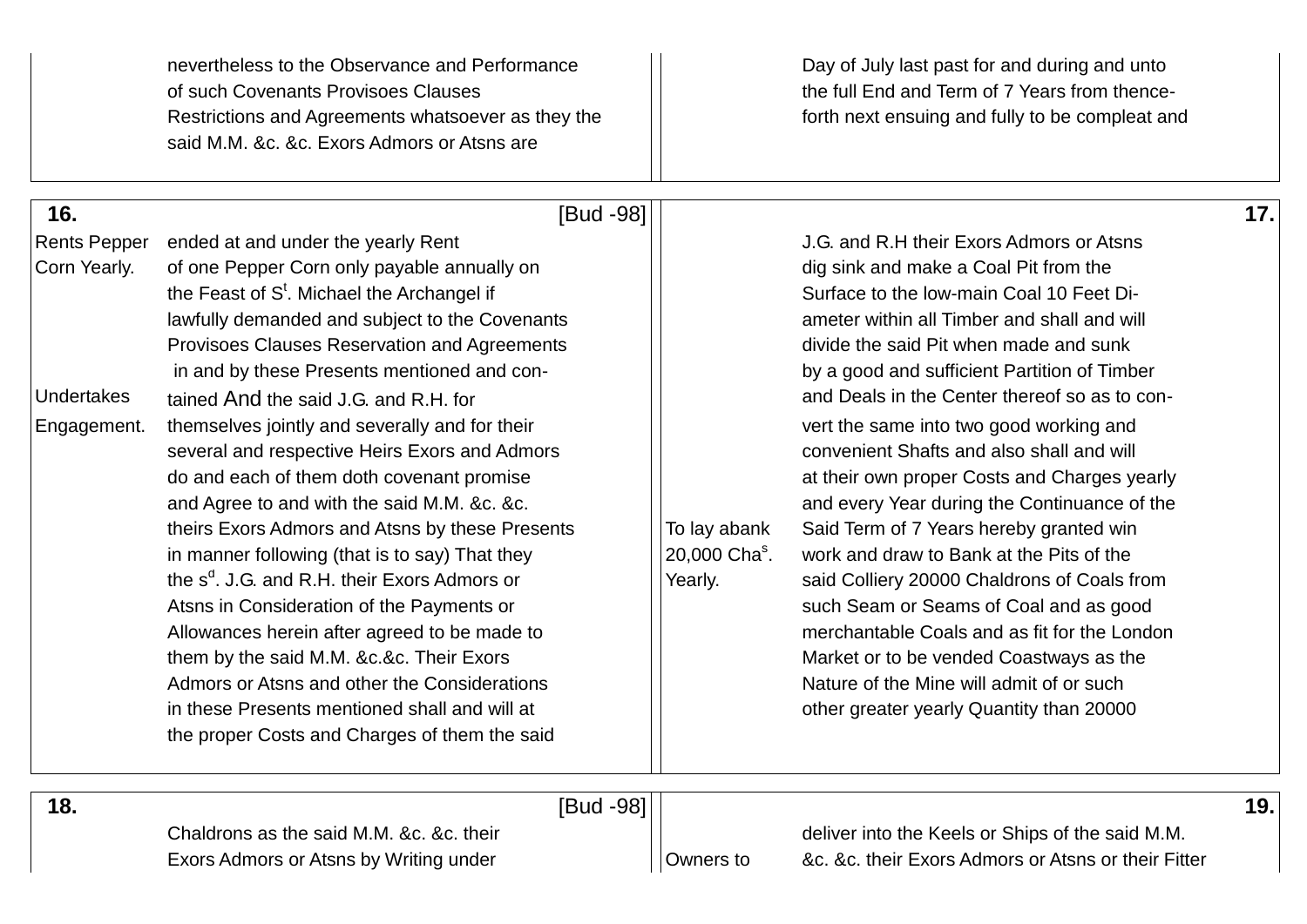| Not to exceed<br>20,000 Cha <sup>s</sup> .<br>Yearly. | their Hands in any one Tear of the said Term<br>previous to the Binding of the Pitmen shall<br>desire and request each Chaldron to consist of<br>24 Bolls of Coals Newcastle Measure each<br>Boll to contain 36 Gallons Winchester Measure<br>but shall not in any one Year exceed the said<br>Quantity of 20000 Chaldrons of Coals with-<br>out the Request Licence and Consent in<br>Writing of the said M.M. &c. &c. their Exors<br>Admors or Atsns under their Hands for<br>that Purpose first had and obtained And | lay on the<br>Craft.<br>Accounts to<br>be given every<br>Fortnight. | or Fitters to be lying there for that Purpose<br>17000 Chaldrons of Coals not exceeding 2000<br>Chaldrons of small Coals in such Qaantity of<br>17000 Chaldrons of Coals such Measure as a-<br>foresaid or such other greater Quantity as aforesaid<br>And also that they the said J.G. and R.H.<br>their Exors Admors and Atsns shall and will<br>once in every Fortnight of the said Term of<br>7 Years hereby granted make give deliver and<br>present gratis to the said M.M. &c. &c. their Exors<br>Admors and or Atsns or to their Agent Steward or |
|-------------------------------------------------------|-------------------------------------------------------------------------------------------------------------------------------------------------------------------------------------------------------------------------------------------------------------------------------------------------------------------------------------------------------------------------------------------------------------------------------------------------------------------------------------------------------------------------|---------------------------------------------------------------------|-----------------------------------------------------------------------------------------------------------------------------------------------------------------------------------------------------------------------------------------------------------------------------------------------------------------------------------------------------------------------------------------------------------------------------------------------------------------------------------------------------------------------------------------------------------|
| To lead<br>17,000 Cha <sup>s</sup> .<br>Yearly.       | also that they the said J.G. and R.H. their<br>Exors Admors or Atsns shall and will at their<br>own proper Costs and Charges yearly and every<br>Year during the said Term lead from the<br>Pits of the said Colliery to the said Staith or<br>Spouts at Cowpen aforesaid and from thence                                                                                                                                                                                                                               |                                                                     | Viewer for the Time being a just true and perfect<br>Account in Writing of all such Quantities and<br>Numbers of Chaldrons of such Coals (such Measure as<br>sforesaid) And true Copies of the several and respec-<br>tive Books of the Overmen and Staithmen<br>and of the Bills of Presentment of all such Coals as<br>shall be in every Fortnight during the Continuance                                                                                                                                                                               |

# of the said Term hereby granted by the said and Dills of Presentment of the Bankmen J.G. and R.H. their Exors Admors or Atsns **If the Contract Admors** Overmen and Staithmen relating to the wrought led and carried away or laid above  $\vert \vert$  to be won wrought led and carried away & Ground from forth or out if the said Colliery sold vend and delivered during the Continuor Coalmines or any of the Heaps or Pits thereto ance of this Colliery or Coalmines Pits or belonging and vended or delivered from the **out of the said Colliery or Coalmines Pits or** belonging and vended or delivered from the said Staith or Spouts The said several Accounts Fig. Accounts Heaps in Order to be the better and more and Copies to be fully vouched and verified and certainly informed of the true Number of

# **20.** [Bud -98] **21.**

# or their Pitmen Workmen or Servants won Workings Leadings Vend and the Sale of the Coals by sufficient Vouchers or by the Oath of the Chaltrons and Quantities of Coals which shall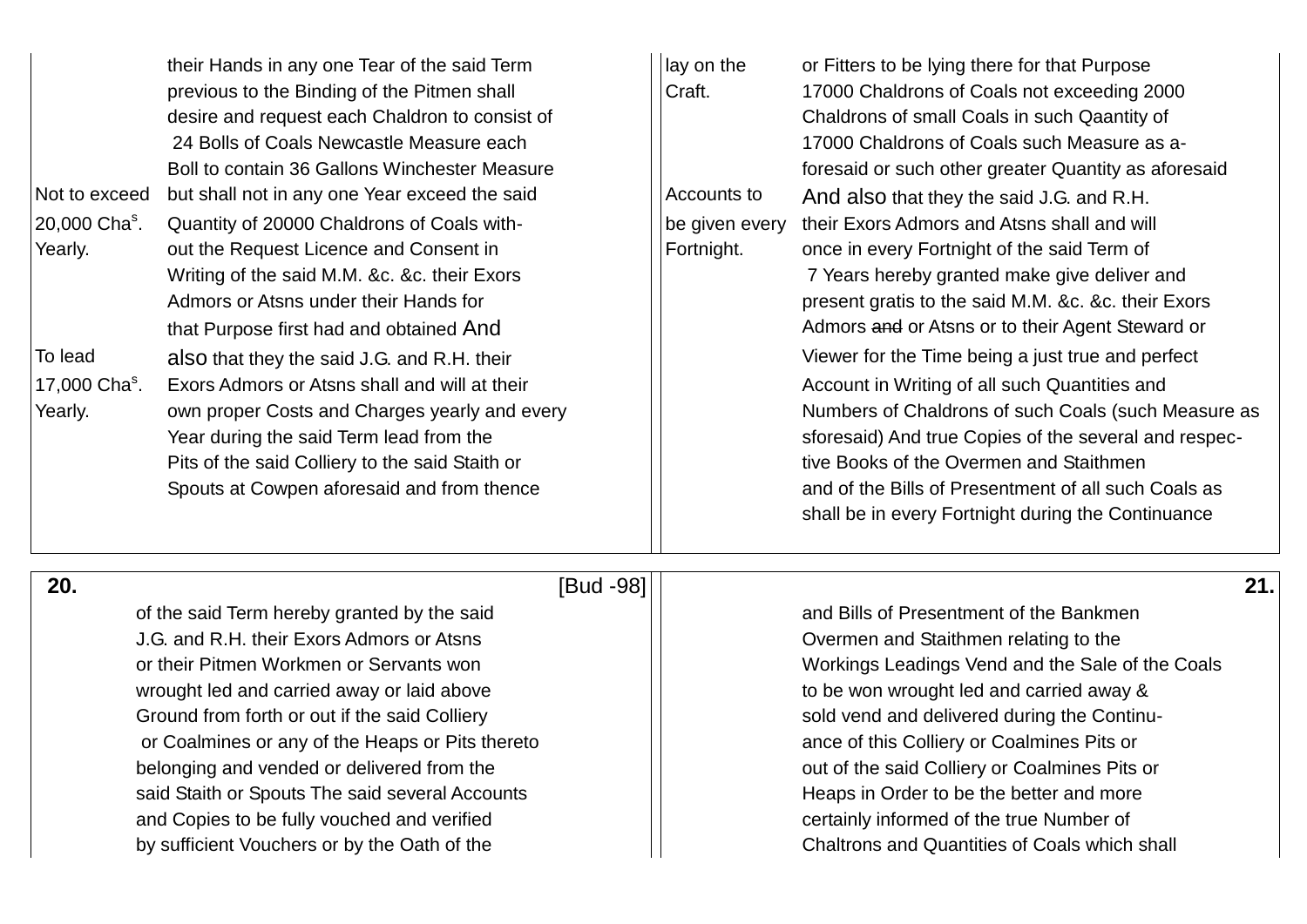| Liberty of<br>Inspecting<br>Books.               | Banksmen Overmen and Staithmen And<br>Also that it shall and may be lawful to and<br>for the said M.M. &c. &c. their Exors Admors<br>or Atsns and their Agent or Agents Steward or<br>Stewards Viewer^ <or viewers=""> for the Time being from Time to<br/>Time and at all Times during the Continuance of<br/>this present Demise to have free Recourse to &amp;<br/>Liberty to look into inspect peruse examine &amp;<br/>take Copies of the whole or any Part of the Books</or>                                                                                                                                                                                                                                                                                                                                                                                                                                                       |                              | from Time to Time be won wrought led car-<br>ried away and delivered out of or from the<br>said Colliery or the Pit or Pits Heaps Bank<br>or Banks Staith or Staiths Spout or Spouts<br>of or belonging to the same And further<br>that it shall and may be lawful to and for the<br>said M.M. &c. &c. their Exors Admors or Atsns<br>from Time to Time and at all Times during<br>the said Continuance of this present Demise at                                                                                                                                                                                                                                                                                                                                                                                                                                                                                                                                                                |
|--------------------------------------------------|------------------------------------------------------------------------------------------------------------------------------------------------------------------------------------------------------------------------------------------------------------------------------------------------------------------------------------------------------------------------------------------------------------------------------------------------------------------------------------------------------------------------------------------------------------------------------------------------------------------------------------------------------------------------------------------------------------------------------------------------------------------------------------------------------------------------------------------------------------------------------------------------------------------------------------------|------------------------------|--------------------------------------------------------------------------------------------------------------------------------------------------------------------------------------------------------------------------------------------------------------------------------------------------------------------------------------------------------------------------------------------------------------------------------------------------------------------------------------------------------------------------------------------------------------------------------------------------------------------------------------------------------------------------------------------------------------------------------------------------------------------------------------------------------------------------------------------------------------------------------------------------------------------------------------------------------------------------------------------------|
| 22.<br>Owners may<br>Measure &c.<br>the Waggons. | [Bud -98]<br>their own Costs and Charges to keep employ<br>and appoint any Person or Persons as an Agent<br>Writer or Clerk at the Pit or Pits and Staith<br>or Staiths Spout or Spouts of or belonging to<br>the said Colliery or Coalmines to take and set<br>down in Writing an Account of all the<br>Numbers of Chaldrons and Quantities of<br>Coals which shall be won wrought led and<br>carried away from the said Colliery or Coal-<br>mines or any Part thereof or the Pits Heaps<br>or Banks belonging to the same And<br>further that it shall and may be lawful<br>to and for the said M.M. &c. &c. their Exors<br>Admors or Atsns or their Agents Stewards<br>Viewers and Servants at any Time or Times dur-<br>ing the Continuance of this present Demise to<br>measure weigh or gauge at the Pit or Pits Staith<br>or Staiths Spout or Spouts of the Said Colliery or<br>Coalmines or elsewhere all or any of the Waggons | Owners may<br>lead materials | 23.<br>and used in or about the Leading of Coals from<br>the said Colliery or Coalmines to the intent that<br>the Quantities of Coals to be led and taken<br>away from the said Colliery may be the better<br>ascertained and if the said Waggons Coal carts<br>Wains and other Carriages shall be found to have<br>carried more or less than the stipulated Measure<br>the same shall be immediately rectified And<br>further that it shall and may be lawful<br>for private Use. to and for the said M.M. &c. &c.their ~< Exors> Admors<br>or Atsns or their Agents or Servants to lead over<br>or along or any of the said Waggon Ways &<br>Timber Stones Bricks Lime or other Materials<br>for Building or Repairing any of the Farm-<br>Houses Outhouses or Buildings or any other houses<br>belonging to the said M.M. &c. &c. their Exors<br>Admors or Atsns And also Limestones manure<br>and Coals for the Use of their own Families or<br>for Burning of Lime or for any other Purpose |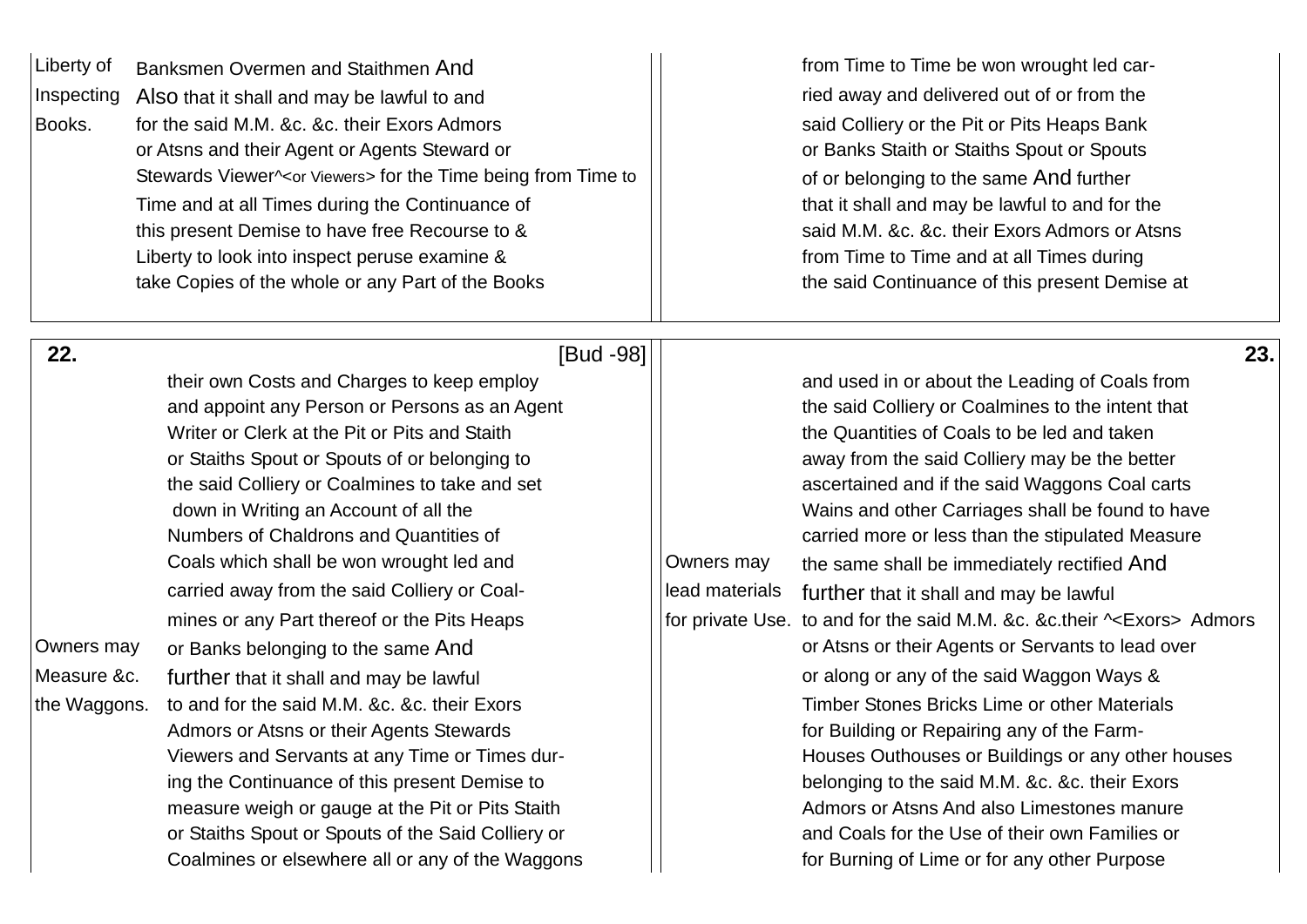| 24.                | [Bud -98]                                                    |                    |                                                              | 25. |
|--------------------|--------------------------------------------------------------|--------------------|--------------------------------------------------------------|-----|
|                    | for the Use or Accommodation of their re-                    | To Kerve, &c.      | be Kerved or carved in such Manner as that all               |     |
|                    | spective Farms (paying a reasonable Compensation             |                    | the Coals to be had and gotten thereout may be               |     |
| <b>Undertakers</b> | to the said J.G. and R.H. for the same) And                  |                    | as round and of as good a Quality and as fit                 |     |
| to work the        | Also that they the said J.G. and R.H. their                  |                    | for the London Market as the Nature of the                   |     |
| Colliery in        | Exors Admors or Atsns shall and will at their own            |                    | Mine will admit of and to make or produce                    |     |
| a fair, &c. &c.    | proper Costs and Charges and Expences work the               |                    | as little of the small or inferior sort of coal as           |     |
| Manner.            | said Colliery or Coalmines during the Continuance            |                    | possible and that the said coals when bought                 |     |
|                    | of the Term of Years hereby granted in a fair                |                    | To Wale, Slate, to bank shall be walled slated and separated |     |
|                    | orderly regular and proper Manner and according              | &c. &c.            | in the usual manner practiced by the adjoining               |     |
|                    | to the most approved Method of Working such like             |                    | Collieries so as the same may be led away from               |     |
|                    | Collieries and so as that the said Colliery or Coal          |                    | the Pit Heaps clear and free from small Coal or              |     |
|                    | Mines and Seams of Coal shall at the Expiration              |                    | Dust Stone Slate Brasses Metal Rubbish and                   |     |
|                    | of the said Term be left in the most proper and              |                    | every other Mixture or Thing foreign or pre-                 |     |
|                    | perfect working Condition pursuant to the                    |                    | judicial to the Sale of good marketable Coal                 |     |
|                    | true Intent and Meaning of these Presents and                |                    | so far as the same shall in the said Coalmines               |     |
|                    | of the Parties hereto $\sim$ and in such State and Condition | <b>Undertakers</b> | be practicable And also shall and will leave                 |     |
|                    | as shall be approved of by the said M.M. &c. &c.             | to leave small     | such Quantity of the small Coals underground                 |     |
|                    | their Exors Admors or Atsns or any Viewer or                 | Coals.             | and in such Part of the said Colliery as they shall          |     |
|                    | Viewers to be by them appointed for that Purpose             |                    | from Time to Time be directed in Writing by the              |     |
|                    | And that in the Working of the said Colliery or              |                    | said M.M. &c. &c. their Exors Admors and Atsns or            |     |
|                    | Coalmines They the said J.G. and R.H. their                  |                    |                                                              |     |
|                    | Exors Admors or Atsns shall cause the Coals to               |                    |                                                              |     |
|                    |                                                              |                    |                                                              |     |

 **26.** [Bud -98] **27.** 

their Agents  $\sim$ or> Viewer for which the Sum of  $\vert$  the same after the Expiration of this present  $4^d$ Low-main Coal Seam And the Sum of  $3\frac{1}{2}$ <sup>d</sup>.

Demise And shall not nor will at any Time . during the continuance of this present Demise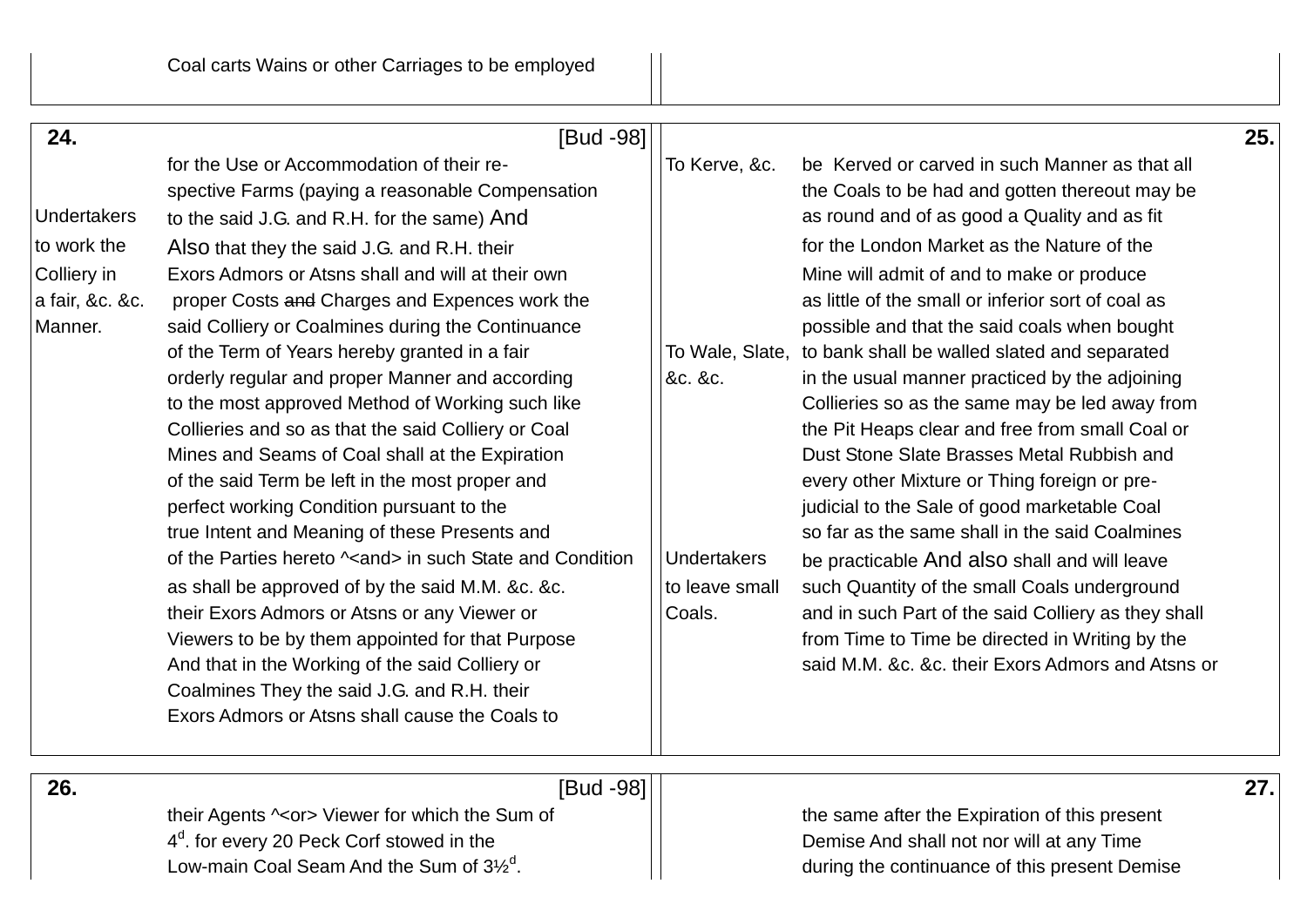|                    | for every 16 Peck Corf Stowed in the high          |                    | do or commit or wittingly willingly or knowingly             |
|--------------------|----------------------------------------------------|--------------------|--------------------------------------------------------------|
|                    | Seam Coal shall be respectively paid to them       |                    | suffer to be done or committed any wilful or                 |
|                    | the said J.G. and R.H. their Exors Admors          |                    | negligent Act Matter or Thing whatsoever in                  |
|                    | or Atsns by the said M.M. &c. &c. their            |                    | the Winning Working and Carrying on the said                 |
|                    | Exors Admors or Atsns at the end of every          |                    | Not to bring on Colliery or Coalmines whereby the same or an |
|                    | half year the Continuance of the said              |                    | any Creep, &c. Part thereof shall or may be drowned or over- |
| <b>Undertakers</b> | Term hereby demised And also that they             |                    | burthened with Water Foul Air or Styth or                    |
| to leave good      | the said J.G. and R.H. their Exors, &c. &c. shall  |                    | otherwise damnified or which may occasion or                 |
| Pillars, &c.       | and will in the Working of the said Colliery       |                    | bring or any Thrust or Creep upon the same                   |
|                    | or Coalmines leave unwrought good & Sufficient     | <b>Undertakers</b> | And Also shall not and will not work                         |
|                    | Walls and Pillars of Coal where the same shall     | not to work        | any of the Walls or Pillars of the said Colliery             |
|                    | be necessary to be left for the Support of the     | the Walls, &c.     | without the Consent of the said M.M. &c. &c. tl              |
|                    | Roof thereof and for the preserving & keeping open |                    | Exors Admors or Atsns in Writing under their h               |
|                    | the Drifts drains Levels and Water Courses of      | To have a          | for that Purpose first had and obtained And                  |
|                    | the said Colliery and Coalmines as well for the    | Barrier of         | further that in the Working and Carrying on                  |
|                    | general Benefit and Advantage thereof in the       | 50 Yards           | the said Colliery and Coalmines they the said.               |
|                    | present Workings as for the future Workings of     |                    | and R.H. their Exors Admors and Atsns shall 8                |
|                    |                                                    |                    | will leave 50 Yards at least of good sound who               |

| for every 16 Peck Corf Stowed in the high          |                    | do or commit or wittingly willingly or knowingly   |
|----------------------------------------------------|--------------------|----------------------------------------------------|
| Seam Coal shall be respectively paid to them       |                    | suffer to be done or committed any wilful or       |
| the said J.G. and R.H. their Exors Admors          |                    | negligent Act Matter or Thing whatsoever in        |
| or Atsns by the said M.M. &c. &c. their            |                    | the Winning Working and Carrying on the said       |
| Exors Admors or Atsns at the end of every          | Not to bring on    | Colliery or Coalmines whereby the same or any      |
| half year the Continuance of the said              | any Creep, &c.     | Part thereof shall or may be drowned or over-      |
| Term hereby demised And also that they             |                    | burthened with Water Foul Air or Styth or          |
| the said J.G. and R.H. their Exors, &c. &c. shall  |                    | otherwise damnified or which may occasion or       |
| and will in the Working of the said Colliery       |                    | bring or any Thrust or Creep upon the same         |
| or Coalmines leave unwrought good & Sufficient     | <b>Undertakers</b> | And Also shall not and will not work               |
| Walls and Pillars of Coal where the same shall     | not to work        | any of the Walls or Pillars of the said Colliery   |
| be necessary to be left for the Support of the     | the Walls, &c.     | without the Consent of the said M.M. &c. &c. their |
| Roof thereof and for the preserving & keeping open |                    | Exors Admors or Atsns in Writing under their hands |
| the Drifts drains Levels and Water Courses of      | To have a          | for that Purpose first had and obtained And        |
| the said Colliery and Coalmines as well for the    | Barrier of         | further that in the Working and Carrying on        |
| general Benefit and Advantage thereof in the       | 50 Yards           | the said Colliery and Coalmines they the said J.G. |
| present Workings as for the future Workings of     |                    | and R.H. their Exors Admors and Atsns shall &      |
|                                                    |                    | will leave 50 Yards at least of good sound whole   |
|                                                    |                    |                                                    |

| 28. | [Bud -98]                                              |              |                                                     | 29. |
|-----|--------------------------------------------------------|--------------|-----------------------------------------------------|-----|
|     | Coal in all or every the Seams of the s <sup>d</sup> . |              |                                                     |     |
|     | Colliery and Coalmines next adjoining to               | Owners to    | or from the same And further that it                |     |
|     | or lying between the same and other adjoin-            | inspect, &c. | shall and may be lawful to and for the said         |     |
|     | ing Collieries as and for a Barrier Bulk or            |              | M.M. &c. &c. their Exors Admors and Atsns and       |     |
|     | Warren of Coal to prevent any Communication            |              | their Viewer or Viewers Agent or Agents at any      |     |
|     | to with or from any adjoining Collieries or            |              | Time or Times during the Continuance of             |     |
|     | Coalmines to or with or into the said herein           |              | this present Demise when any of the Pits of         |     |
|     | before mentioned Colliery or Coalmines whereof         |              | the said Colliery or Coalmines shall be the         |     |
|     | the said M.M. &c. &c.are intitled to as aforesaid      |              | work to ride descend and go into the same and the   |     |
|     | And shall not and will not during the Con-             |              | Shafts and Workings thereof by the Ropes Rollers or |     |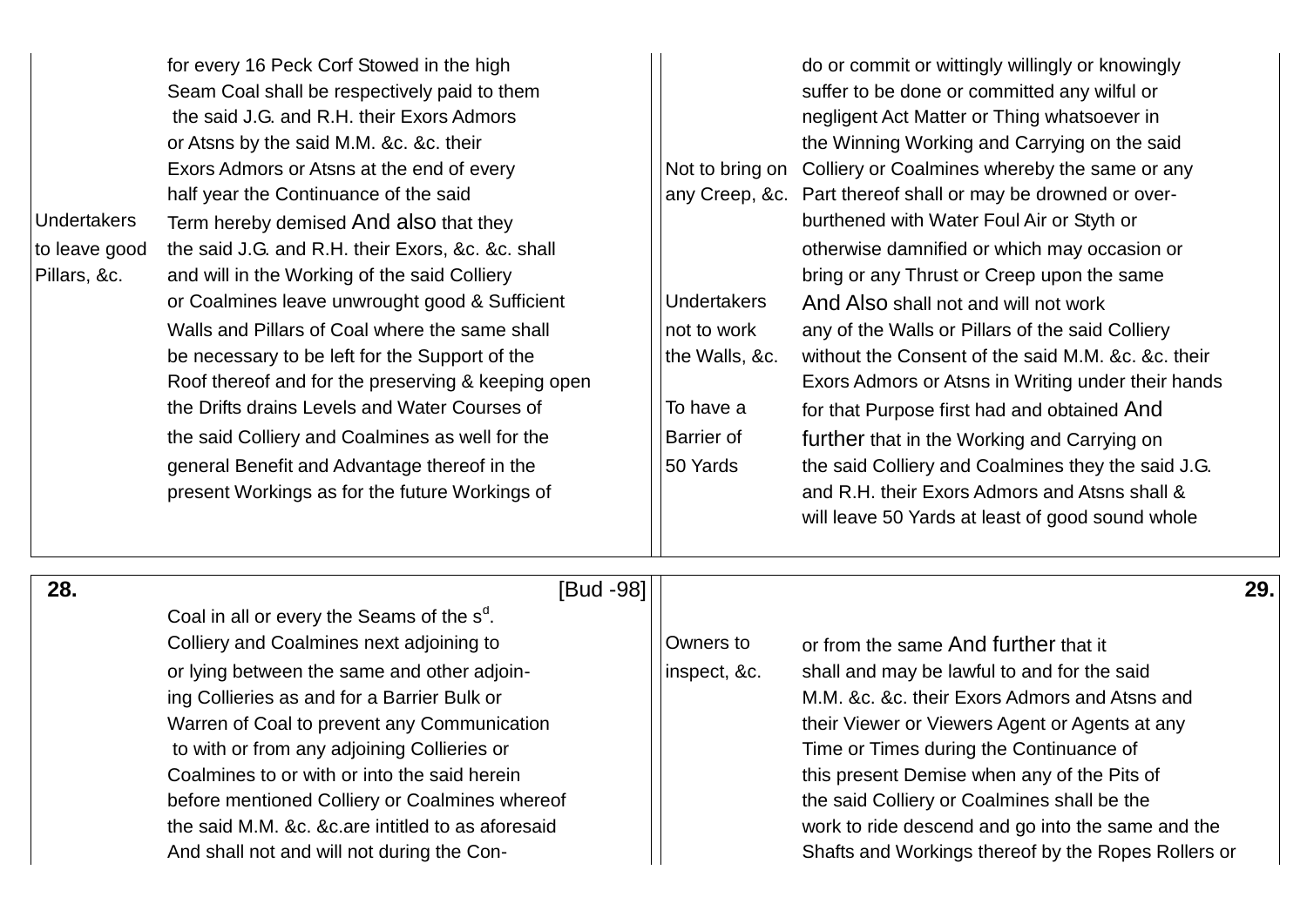tinuance of this present Demise work or **other Engines used for that Purpose at any of** take away such Barrier Bulk or Warren of  $\vert$  the said Pits of or belonging to the said Colliery Coal or any Part or Parts thereof or by any **Coalming and inspect the Condition** other Ways or Means whatsoever open a Com-<br>  $\vert \vert$  thereof and top see that the said Colliery or Coalmunication between the said hereinbefore Colliery and mines are fairly and regularly wrought acand Coalmines of them the said M.M. &c. &c. their example 1 cording to the true Intent and Meaning of Exors Admors or Atsns and any adjacent Colliery **these Presents and to line and measure the same** or Coalmines whatsoever or make or suffer to the better to be informed of the due and rebe made any Drift or Drifts Water Course or Gular Course of Working thereof and of the Water Courses Outstroke or Outstrokes in through  $\Box$  Quantities of Coal wrought and gotten forth

 **30.** [Bud -98] **31.** 

and out of the same and to use such other the to the Manner of Working the said Colliery and by the same safe and secure Ways or **objected shall be immediately stopped until a** and by the same safe and secure Ways or Means again to ascend and come up and  $\vert\vert$  full and perfect View can be had of such Wor-And if upon such View and Inspection it shall the state of their Exors Admors or Atsns and the other by be the Opinion of such Viewer or Viewers & the said J.G. and R.H. their Exors Admors or Agent or Agents of them the said M.M. Atsns with Power to appoint a third Person Mode of 8.c. & c. their Exors Admors or Atsns that the as Umpire if the said two Viewers cannot compelling whole or any Part of the said Colliery or Coal- agree and the Determination of such two Undertakers mines is not wrought in a fair regular & Viewers if they shall agree in Opinion or if they to work the orderly Manner Then and in such Case it shall disagree then the Determination of such Coll<sup>y</sup>. Fairly. Agent or Agents to give to or leave for the shall be chosen as an Umpire reduced into Atsns at their usual Place or Places of abode the said M.M. &c. &c. or John G. and R.H. ployed in and about the Colliery or Coalmines the Space of 14 Days to be computed from the

Methods to that End as they shall think fit **or Coalmines whereupon** the Workings so to be from the said Pits and Shafts or any of them kings by two skillful Viewers at least one to be when and as often as they shall think fit  $\vert$   $\vert$  chosen and appointed by the said M.M. &c. &c. shall be lawful for such Viewer or Viewers **other Skilful Viewer as by the said two Viewers** said J.G. and R.H. their Exors Admors or **Net all and State and State and State and State and State Admors of Atta** or with any Bankman or Overman to be em-<br>  $\vert \vert$  or such of them as shall require the same within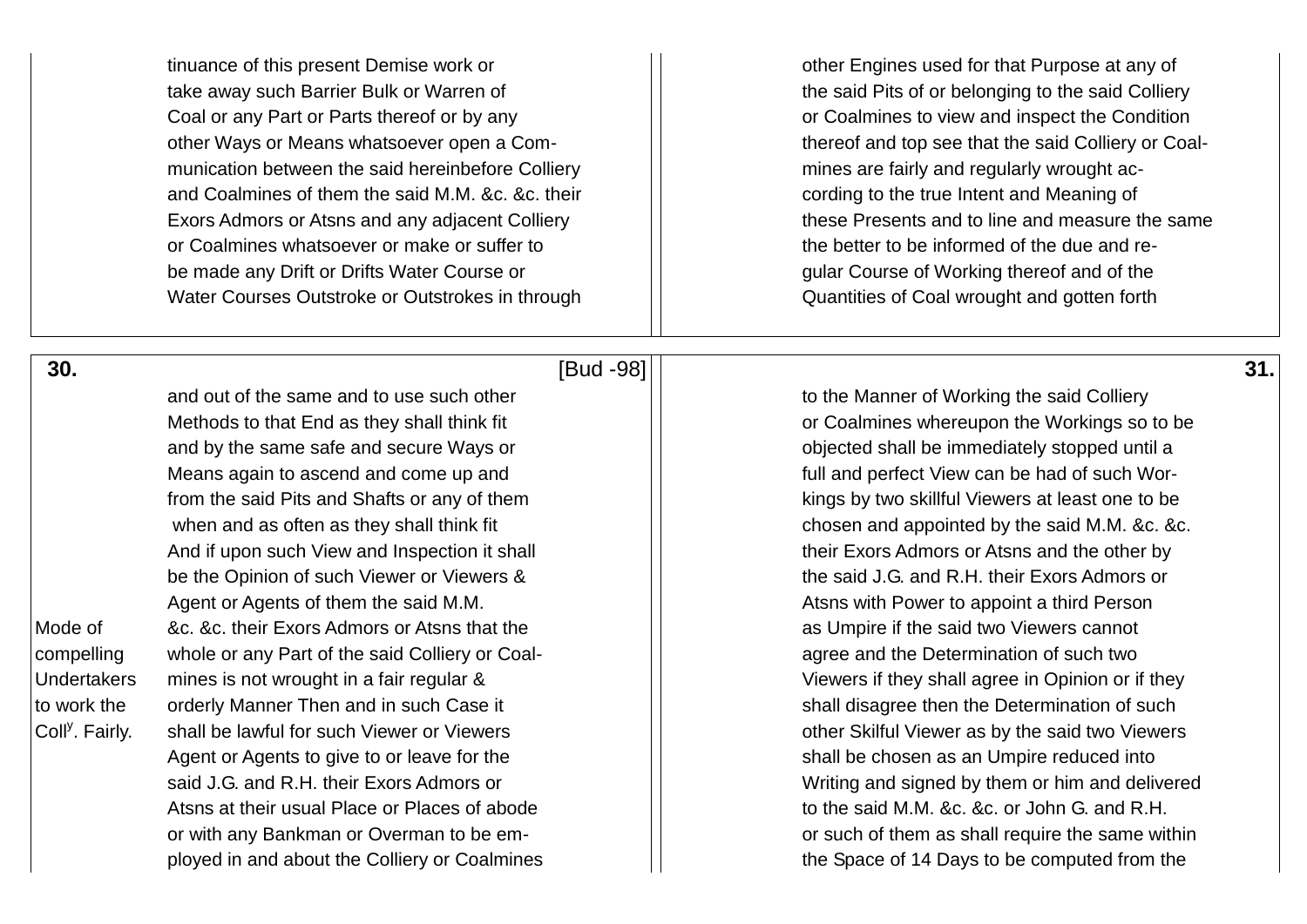and conclusive to the said M.M. &c. &c. their

# **32.** [Bud -98] **33.**

Exors Admors and Atsns and to the said J.G. whatever shall be the Opinion or Directions of and R.H. their Exors Admors and Atsns – the said Viewers or Umpire or shall be required by And if it shall be the Opinion of such Viewers  $\vert \vert$  them or him to be done and performed concerting or Umpire that such View was necessary to be the Tremises But if it shall appear to the said had or taken on Account of any Default Neg-<br>  $\vert \vert$  Viewers or Umpire upon Examination that there lect or Irregularity in the Mode of Working was not sufficient Cause or Reason for taking or Carrying on the said Colliery or Coalmines and in every such and in every such view then and in every such or by any Matter or Thing done committed or  $\vert \vert$  Case the whole of the Charges and Expences atomitted by the said J.G. and R.H. their tending the taking and making such View Exors Admors Atsns or Servants or any of and Determination as aforesaid and also the them in or about the said Colliery or Coalmines  $\vert \vert$  Stoppage of the Works as aforesaid shall from contrary to the true Intent and Manner of Time to Time to Time be borne and defrayed by the said these Presents Then and in every such Case M.M. N.C. &c. their Exors Admors or Atsns Provithe whole of the Charges and Expences attending ded always nevertheless and it is declared and the taking and making such View and Deter- and agreed that such Working so to be objected to as mination as aforesaid shall from Time to Time  $\vert \vert$  aforesaid shall not continue to be stopped unbe borne defraved by the said J.G. and R.H. less the said M.M. &c. &c. their Exors Admors their Exors Admors or Atsns And that they the or Atsns or their Agent or Agents Viewer or said J.G. and R.H. their Exors Admors or Atsns **Viewers for the Time being shall within the** shall forthwith conform to do perform and execute Space of 6 Days after such Objection being

 **34.** [Bud -98] **35.** 

give Notice of such Choice and Nomination and and Repair and well and sufficiently walled

delivered nominated and chuse a Viewer on Table 1 and Colliery and the hand Rails Planking Ballasttheir Parts and within the same 6 Days – ing Rails and Spouts in good working Condition to the said John Gray and Richard H. their and in all Respects complete &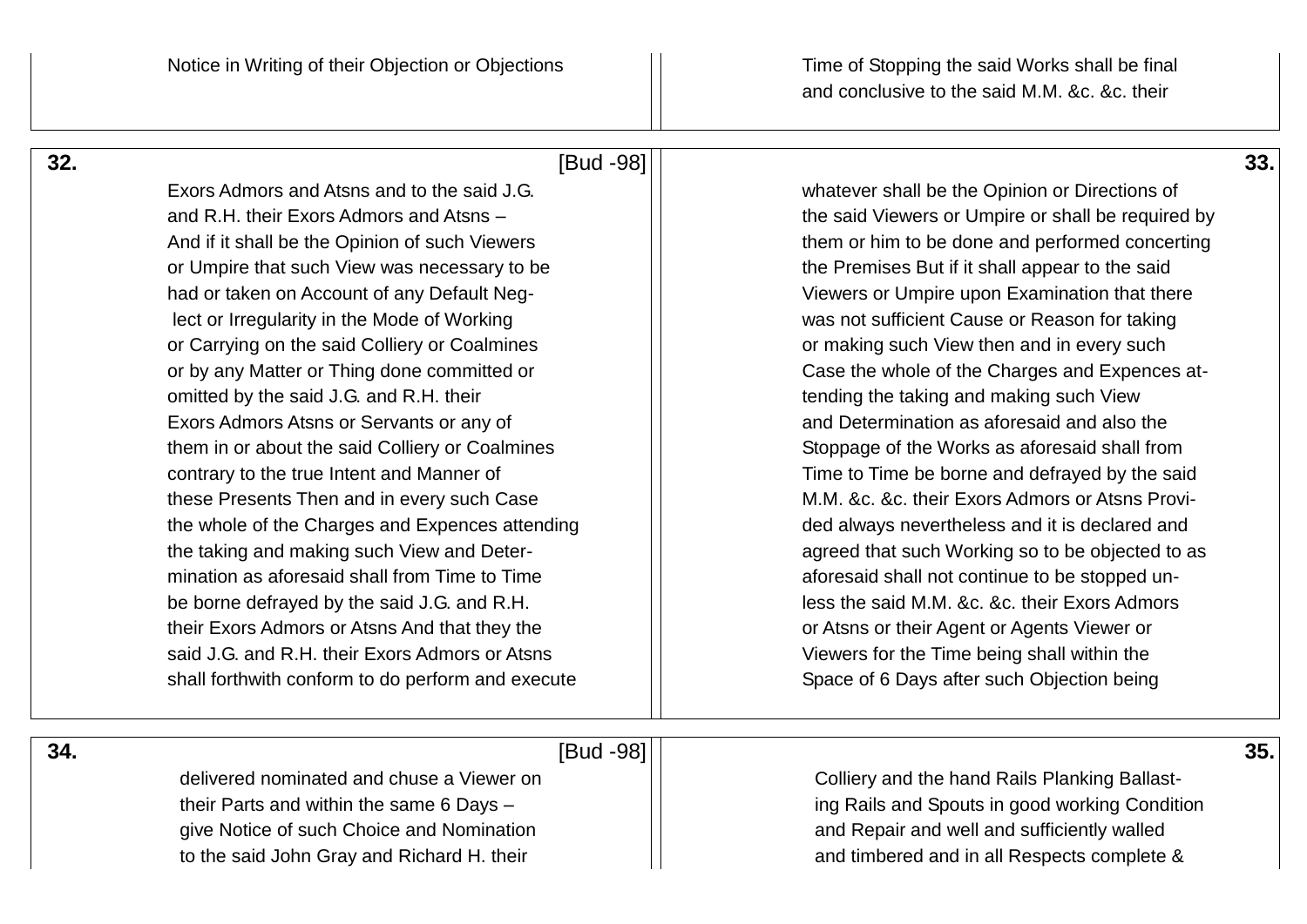| <b>Undertakers</b><br>to keep open<br>all Water -<br>& Air Courses. | Exors Admors or Atsns or such Overman or<br>Bankman as aforesaid And Moreover<br>that they the said J.G. and R.H. their Exors<br>Admors or Atsns shall and will from Time to<br>Courses, Levels Time and at all Times during the Continuance<br>of the said Term hereby grant at their own<br>Cost Charges and Expences repair maintain<br>uphold support and keep all such Drifts<br>Water Courses and Air Courses in the said -<br>Colliery or Coalmines as shall be proper &<br>convenient fit or necessary for the Winning<br>Working and Carrying on the same free open<br>clear upstanding and well supported And<br>also shall and will well and Sufficiently<br>keep the said Fire Engines Machines and<br>all and every the Working Pits of the said | <b>Undertakers</b><br>not to charge<br>for the Workg.<br>of Pitmen, &c<br>&c. Coals.<br>To provide<br>Men, Horses, &c. | fit for Working the Seams of Coal in the<br>said Colliery or Coalmines and the carrying on the<br>same as a current going Colliery And<br>also that they the said J.G. and R.H. their<br>Executors Admors or Atsns shall not bring to<br>Account or be paid or allowed for the Working<br>of any Coals that shall be used or consumed<br>by the Fire Engines Machines or by the Agents<br>Servants Pitmen Workmen or Persons to be em-<br>ployed by them the said J.G. and R.H. their<br>Exors Admors or Atsns in or about the Working<br>of the said Colliery or Coalmines or for the<br>Burning of Bricks or Lime for the Use of<br>the said Colliery or Coalmines And Fur-<br>ther that they the said J.G. and R.H. their |     |
|---------------------------------------------------------------------|---------------------------------------------------------------------------------------------------------------------------------------------------------------------------------------------------------------------------------------------------------------------------------------------------------------------------------------------------------------------------------------------------------------------------------------------------------------------------------------------------------------------------------------------------------------------------------------------------------------------------------------------------------------------------------------------------------------------------------------------------------------|------------------------------------------------------------------------------------------------------------------------|------------------------------------------------------------------------------------------------------------------------------------------------------------------------------------------------------------------------------------------------------------------------------------------------------------------------------------------------------------------------------------------------------------------------------------------------------------------------------------------------------------------------------------------------------------------------------------------------------------------------------------------------------------------------------------------------------------------------------|-----|
| 36.                                                                 | [Bud -98]<br>Exors Admors or Atsns shall and will at<br>their own Costs Charges and Expences find &<br>provide Servants Workmen Pitmen Horses Gins<br>Ropes Rollers Corves Trams Deals Wood -<br>Waggons Wright or Carpenter Work Smiths<br>Work and all other Work Materials & Things<br>whatsoever necessary proper or convenient for<br>the winning working and carrying on of the said<br>Colliery or Coalmines Seam and Seams of<br>Cola and for Drawing to Bank leading to<br>and delivering at and from the Staith or Spouts<br>or elsewhere the Coals to be wrought had                                                                                                                                                                               | To set Thro'<br>Dikes to 12<br>Feet and to<br>pump Water.                                                              | Rubbish and other obstructive Matter which<br>shall happen in the said Workings or Drifts<br>of the said Colliery or any of the Seams of<br>Coal therein And also shall and will from<br>Time to Time during the said Term at their<br>like Costs and Charges set over or work through<br>all Dykes and Troubles not exceeding 12 Feet<br>and pump and draw all Water in the said<br>Colliery and Seams of Coal where the same<br>shall be necessary and at the like Costs &<br>Charges shall and will from Time to Time<br>draw to Bank and lay above Ground separate                                                                                                                                                       | 37. |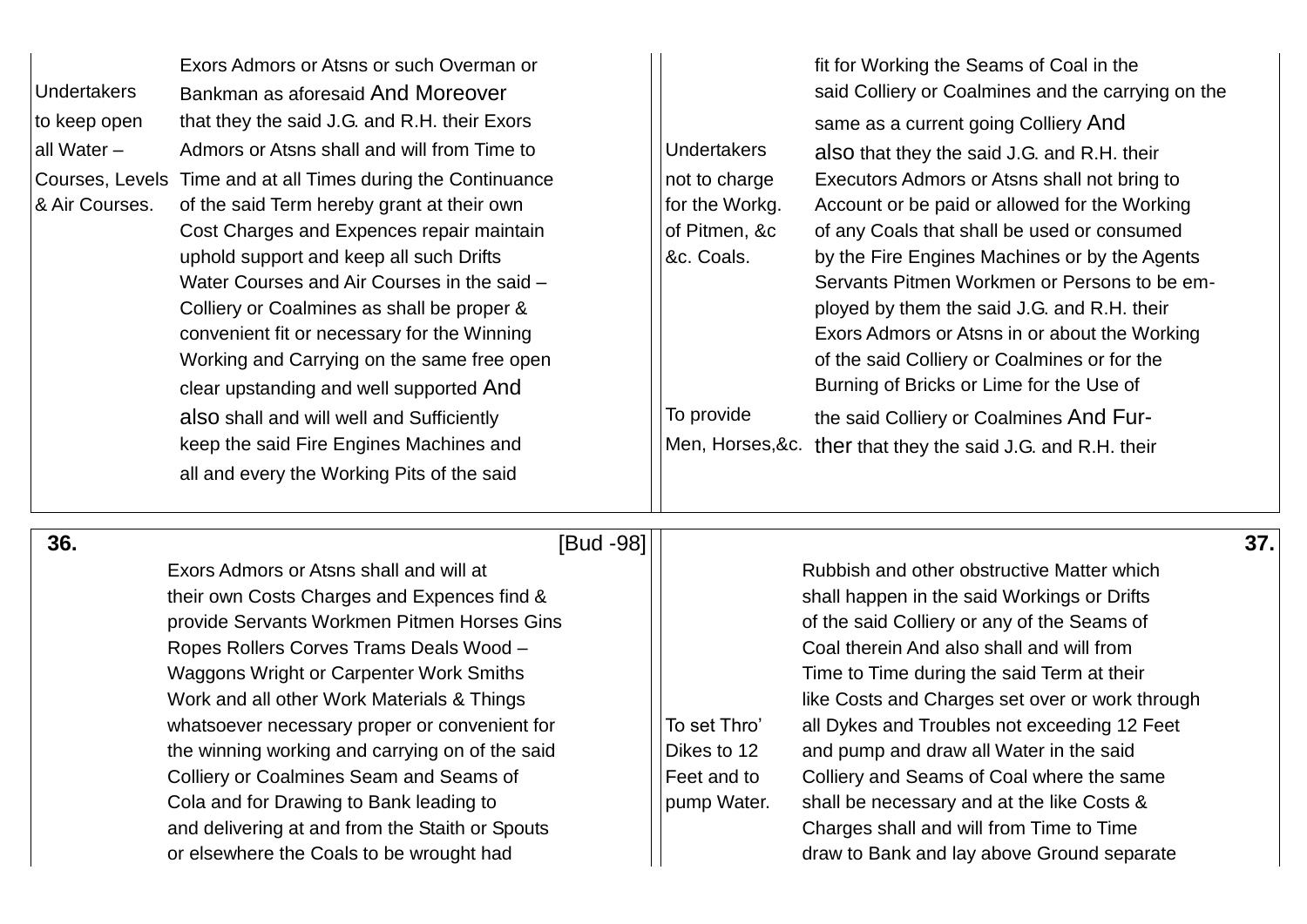| <b>Undertakers</b><br>to rid Falls,<br>&c. &c. —— | won or gotten from forth or out of the said<br>Colliery or Coalmines And also that<br>they the said J.G. and R.H. their Exors Admors<br>or Atsns shall and will from Time to Time<br>and at all Times during the said Term at<br>their own Cost and Charges rid clear away<br>and remove all Falls of Earth Stone Slate |                    | and apart from the Coals which shall be<br>wrought and laid above Ground as aforesaid<br>all such Earth Stone Rubbish or other ob-<br>structive Matter as shall proceed from or be<br>produced by the Working of the said Colliery &<br>Seams of Coal as shall be requisite or necessary<br>to be drawn to Bank or laid above Ground as |
|---------------------------------------------------|-------------------------------------------------------------------------------------------------------------------------------------------------------------------------------------------------------------------------------------------------------------------------------------------------------------------------|--------------------|-----------------------------------------------------------------------------------------------------------------------------------------------------------------------------------------------------------------------------------------------------------------------------------------------------------------------------------------|
| 38.                                               | [Bud -98]                                                                                                                                                                                                                                                                                                               |                    | 39.                                                                                                                                                                                                                                                                                                                                     |
| <b>Undertakers</b>                                | aforesaid And also that they the said                                                                                                                                                                                                                                                                                   |                    | or occasioned by the Failure Breach or Non-                                                                                                                                                                                                                                                                                             |
| to perform                                        | J.G. and R.H. their Exors Admors or Atsns                                                                                                                                                                                                                                                                               |                    | performance thereof shall and will well &                                                                                                                                                                                                                                                                                               |
| Covenants.                                        | shall and will well and truly observe per-                                                                                                                                                                                                                                                                              |                    | sufficiently indemnify and save Harmless the                                                                                                                                                                                                                                                                                            |
|                                                   | form fulfil accomplish and keep all and                                                                                                                                                                                                                                                                                 |                    | said M.M. &c. &c. their Exors Admors and                                                                                                                                                                                                                                                                                                |
|                                                   | singular the Covenants Conditions Provisoes                                                                                                                                                                                                                                                                             | <b>Undertakers</b> | Atsns save and except as aforesaid And                                                                                                                                                                                                                                                                                                  |
|                                                   | <b>Clauses Restrictions and Agreements which</b>                                                                                                                                                                                                                                                                        | to fence the       | also shall and will from Time to Time and at                                                                                                                                                                                                                                                                                            |
|                                                   | on the Part of the said M.M. &c. &c. their                                                                                                                                                                                                                                                                              | Pits about.        | all Times hereafter during the Continuance of                                                                                                                                                                                                                                                                                           |
|                                                   | Exors Admors or Atsns are or ought to be                                                                                                                                                                                                                                                                                |                    | this present Demise cover up timber over and                                                                                                                                                                                                                                                                                            |
|                                                   | observed performed fulfilled accomplished and                                                                                                                                                                                                                                                                           |                    | fence round all and every the Pits and Shafts                                                                                                                                                                                                                                                                                           |
|                                                   | kept and mentioned and comprized in the                                                                                                                                                                                                                                                                                 |                    | of the said Colliery now made and open or to                                                                                                                                                                                                                                                                                            |
|                                                   | Save as to the said in Part recited Indenture of Lease (save                                                                                                                                                                                                                                                            |                    | be made and opened by the said J.G. and R.H.                                                                                                                                                                                                                                                                                            |
| Coll <sup>y</sup> . Rents.                        | and except only as to the Colliery Rents re-                                                                                                                                                                                                                                                                            |                    | their Exors Admors or Atsns as $\sim$ and > when they shall                                                                                                                                                                                                                                                                             |
|                                                   | served in or payable by Virtue of the said                                                                                                                                                                                                                                                                              |                    | respectively be done and left off working in                                                                                                                                                                                                                                                                                            |
|                                                   | in Part recited Indenture of Lease which                                                                                                                                                                                                                                                                                |                    | Order to prevent any Damage or Accident that                                                                                                                                                                                                                                                                                            |
|                                                   | it is agreed the said M.M. &c. &c. their Exors                                                                                                                                                                                                                                                                          | <b>Undertakers</b> | may happen thereby And also shall and                                                                                                                                                                                                                                                                                                   |
|                                                   | Admors or Atsns shall always pay & discharge)                                                                                                                                                                                                                                                                           |                    | to take Charge will in such Part of the Lands and Grounds at                                                                                                                                                                                                                                                                            |
| To indemnify                                      | and of and from the same Covenants Conditions                                                                                                                                                                                                                                                                           |                    | of Gates, &c. &c. Cowpen aforesaid where the Walls hedges or                                                                                                                                                                                                                                                                            |
| Owners.                                           | Provisoes Clauses Restrictions and Agreements                                                                                                                                                                                                                                                                           |                    | Fences shall be broke or laid open by or for                                                                                                                                                                                                                                                                                            |
|                                                   | and of and from all Actions Suits Costs Charges                                                                                                                                                                                                                                                                         |                    | the laying using or repairing of any new                                                                                                                                                                                                                                                                                                |
|                                                   | and Expences to be brought commenced sustained                                                                                                                                                                                                                                                                          |                    | or present Waggon Way or Waggon Ways                                                                                                                                                                                                                                                                                                    |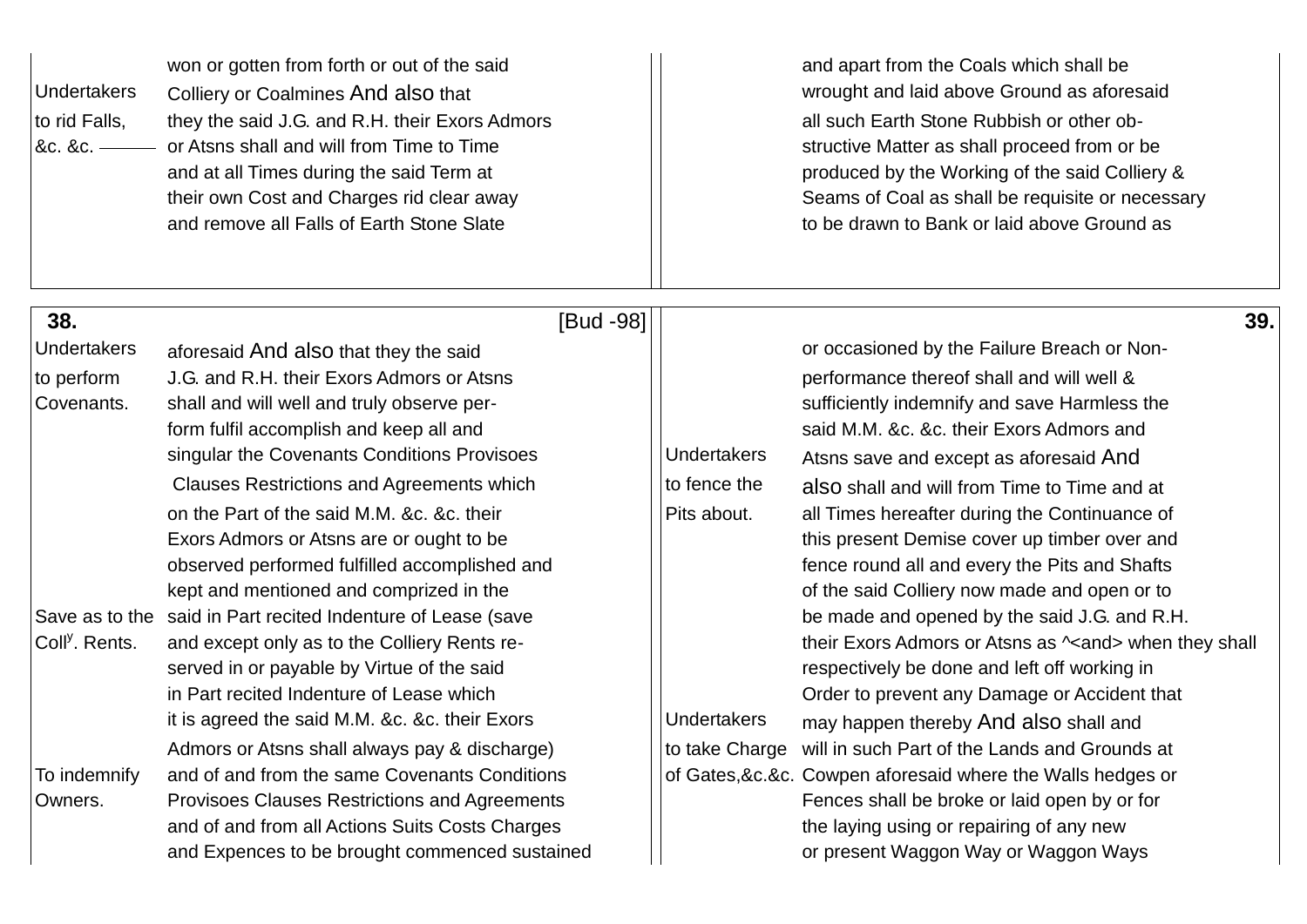| 40.<br>To pay for all            | Branch or Branches Barrow Ways or<br>other Ways in through over or along the<br>said Lands and Grounds at their own<br>proper Costs and Charges immediately after<br>such Walls Hedges or Fences are broke<br>To fix and keep set fix place and maintain good and<br>Gates, &c. &c. sufficient Gates or Rails and Stoops and<br>provide Locks for the same And also keep<br>as well the present as such new Gates &<br>Rails and Stoops in good Repair during<br>the said Term and take Care as much as<br>may be that no Damage be done to any<br>Person or Persons whomsoever by Horses<br>or other Cattle trespassing through Neg-<br>Damages done lect or Default of repairing maintaining<br>keeping shut and locking the said Gates or<br>Rails And that in Case any Damage or<br>Trespass shall happen by Reason or Means<br>of any of the said Pits or Shafts lying or | [Bud -98] | Undertakers to<br>pay all Taxes, | being insufficiently fenced covered or secured<br>or the said Gates or Rails not being fixed<br>placed and kept shut as aforesaid They the<br>said J.G. and R.H. their Exors Admors or Atsns<br>shall from Time to Times and at all Times save<br>harmless and indemnify the said M.M. &c. &c.<br>their Exors Admors and Atsns of and from the<br>same and of from and against all Actions Suits<br>Costs Charges Damages and Expences which shall<br>Can or may arise or be occasioned thereby or by<br>Reason or Means thereof And Also shall<br>and will pay or cause to be paid all the<br>except Land Tax Taxes Assessments and Rents which shall<br>from Time to Time be taxed charged assessed<br>laid or imposed upon the said Colliery or the<br>Coals to be gotten and wrought forth and out<br>of the same (save and except the Land Tax)<br>And further that they the said J.G.<br>and R.H. their Exors Admors or Atsns shall<br>and will at the End and Expiration of this | 41. |
|----------------------------------|--------------------------------------------------------------------------------------------------------------------------------------------------------------------------------------------------------------------------------------------------------------------------------------------------------------------------------------------------------------------------------------------------------------------------------------------------------------------------------------------------------------------------------------------------------------------------------------------------------------------------------------------------------------------------------------------------------------------------------------------------------------------------------------------------------------------------------------------------------------------------------|-----------|----------------------------------|-----------------------------------------------------------------------------------------------------------------------------------------------------------------------------------------------------------------------------------------------------------------------------------------------------------------------------------------------------------------------------------------------------------------------------------------------------------------------------------------------------------------------------------------------------------------------------------------------------------------------------------------------------------------------------------------------------------------------------------------------------------------------------------------------------------------------------------------------------------------------------------------------------------------------------------------------------------------------------------------|-----|
| 42.<br>To yield up<br>peaceably. | present Demise give yield and deliver up<br>unto the said M.M. &c. &c. their Exors<br>Admors or Atsns the quiet and peaceable<br>Possession of the said Colliery and Coal-<br>Mines and all and singular other the<br>Premises hereby demised with the Appur-                                                                                                                                                                                                                                                                                                                                                                                                                                                                                                                                                                                                                  | [Bud -98] | Undertakers<br>in good Repair    | thereout And Furthermore that<br>to Keep all Things they the said J.G. and R.H. their Exors<br>Admors or Atsns shall and will at their<br>own Charges and Expences from Time to<br>Time during the Continuance of the said<br>Term hereby granted well and sufficiently                                                                                                                                                                                                                                                                                                                                                                                                                                                                                                                                                                                                                                                                                                                 | 43. |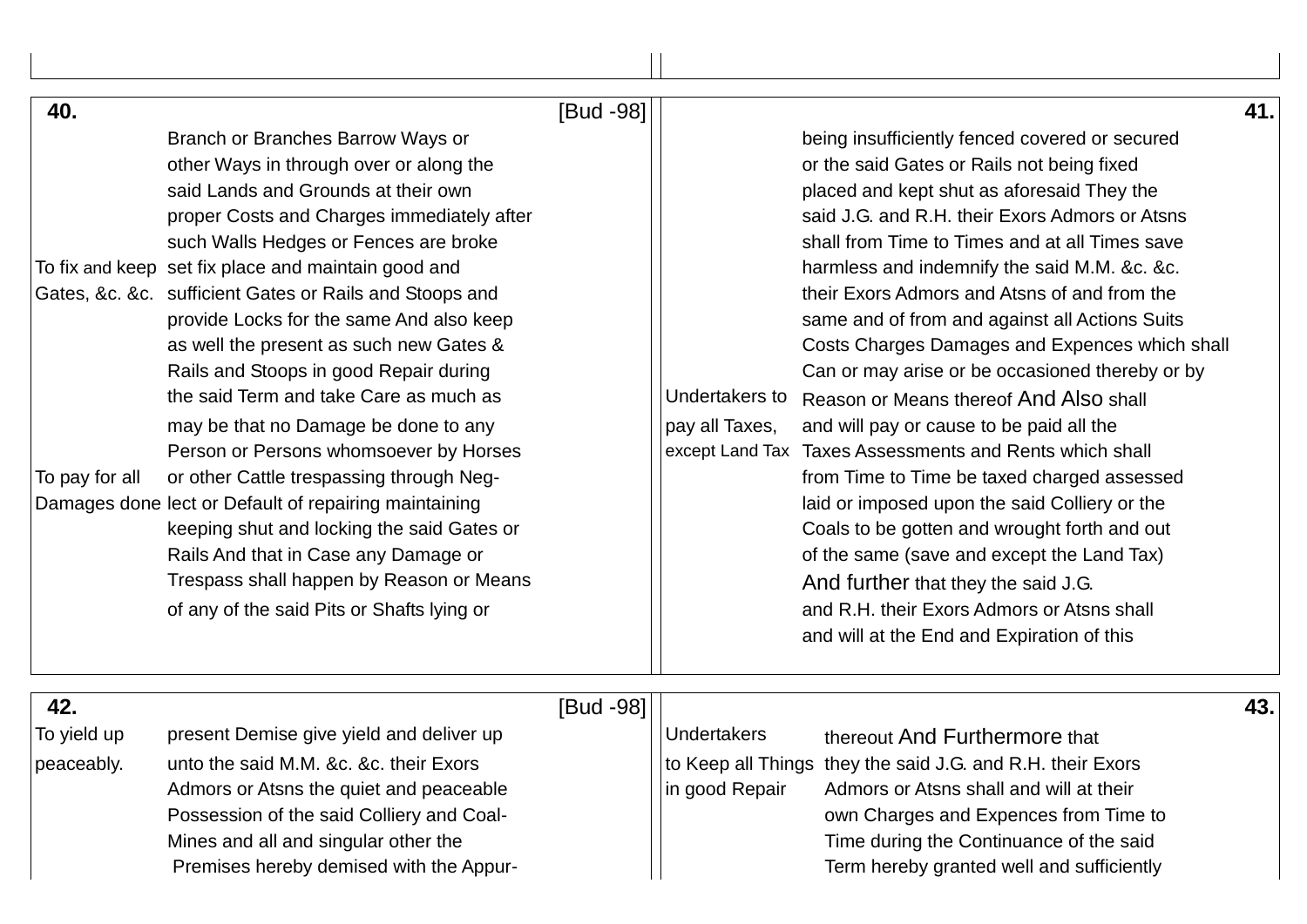|                           | tinance and shall leave for the Use and      |
|---------------------------|----------------------------------------------|
| To leave the              | Benefit of the said M.M. &c. &c. their       |
| lying Coals               | Exors Admors and Atsns all the Coals which   |
|                           | shall then remain unsold and undisposed      |
| and two good              | of And also two good working Coal Pits       |
| working coal              | partitioned and divided as aforesaid in good |
| Pits.                     | Condition and well and sufficiently timber-  |
|                           | ed and in all Respects complete and fit      |
|                           | for Working the said Seams of Coal in the    |
| To supply                 | said Colliery or Coalmines and which said    |
| 20,000 Cha <sup>s</sup> . | two Pits shall be able to supply and afford  |
|                           | 20'000 Newcastle Chaldrons at least good     |
|                           | round merchantable Coal fit for the          |
|                           | London market or Coastways to be wrought     |
|                           |                                              |

uphold maintain and keep in good Repair and Condition as well the said Fire Engines as also all other Fire Engines hereafter erected and built for the Use of the said Colliery and the Machines Pitmen and Workmens Houses Waggon Ways Waggons Staith Spouts and all and singular the other Materials and Things mentioned and specified in the said Inventory or Schedule hereunder written or hereunto annexed and at the End and Expiration of the said Term hereby granted shall and will yield and deliver up the same unto the said M.M. &c. &c. their Exors Admors

| 44.                |                                                     | [Bud -98] |              |                                               | 45.1 |
|--------------------|-----------------------------------------------------|-----------|--------------|-----------------------------------------------|------|
|                    | or Atsns in as good Repair State and                |           |              | their Exors Admors or Atsns) shall fall-      |      |
|                    | Condition as the same respectively were in          |           |              | short of the Valuation or Appraisment         |      |
|                    | when the said Valuation thereof was made            |           |              | thereof made and mentioned specified and set  |      |
|                    | and when the same were put into the Hands           |           |              | forth in the said Inventory or Schedule       |      |
|                    | and Possession of the said J.G. and R.H.            |           |              | hereunder written or hereunto annexed and     |      |
| <b>Undertakers</b> | as aforesaid And that they the said J.G.            |           |              | if the same shall in like Manner be as-       |      |
|                    | to Pay Balance and R.H. their Exors Admors or Atsns |           |              | timated appraised or valued at more, or shall |      |
| of Valuation.      | shall and will within the Space of 6                |           |              | exceed the last mentioned Valuation or Ap-    |      |
|                    | Months next after the End of the said               |           | Owners to    | praisment Then and in such Case the Over-     |      |
|                    | Term hereby granted pay or cause to be              |           | pay Balance  | plus or Difference in such Valuation is       |      |
|                    | paid to the said M.M. &c. &c. their Exors           |           | of Valuation | hereby covenanted and agreed to be paid in    |      |
|                    | Admors or Atsns so much Money as the                |           |              | the like Manner by the said M.M. &c. &c.      |      |
|                    | said several Things mentioned and specified         |           |              | their Exors Admors or Atsns to the said J.G.  |      |
|                    | in the said Inventory or Schedule (upon a           |           |              | and R.H. their Exors Admors or Atsns -        |      |
|                    | Revaluation and Reappraisment to be                 |           | Owners may   | And also that it shall and may be             |      |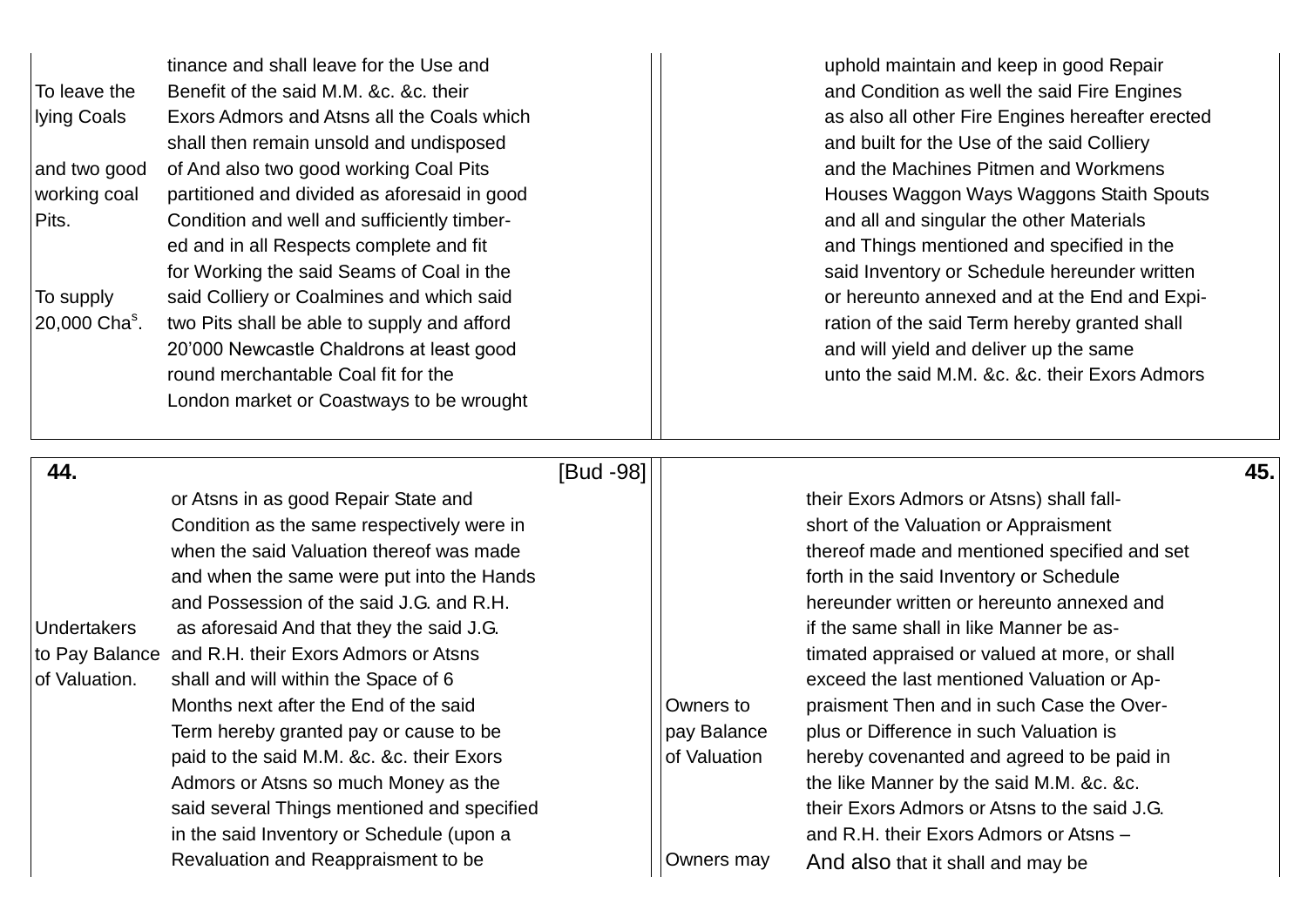| thereof made at the End and Expiration of<br>the said Term as aforesaid by two indifferent<br>Persons the one whereof to be nominated by<br>the said M.M. &c. &c. their Exors Admors or<br>Atsns and the other by the said J.G. and R.H.                                                                                                                                                                                                                                                                                                                                                                                                                                                                                                                                                                                                                                                                                                                                                                               |           | king, &c. 24<br>Months before<br>the End of the<br>Term.              | commence Sin-lawful to and for the said M.M. &c. &c.<br>their Exors Admors or Atsns at any Time within<br>24 calendar Months next before and immediately<br>preceding the End of the said Term hereby granted                                                                                                                                                                                                                                                                                                                                                                                                                                                                                                                                                                                                                                                                                 |     |
|------------------------------------------------------------------------------------------------------------------------------------------------------------------------------------------------------------------------------------------------------------------------------------------------------------------------------------------------------------------------------------------------------------------------------------------------------------------------------------------------------------------------------------------------------------------------------------------------------------------------------------------------------------------------------------------------------------------------------------------------------------------------------------------------------------------------------------------------------------------------------------------------------------------------------------------------------------------------------------------------------------------------|-----------|-----------------------------------------------------------------------|-----------------------------------------------------------------------------------------------------------------------------------------------------------------------------------------------------------------------------------------------------------------------------------------------------------------------------------------------------------------------------------------------------------------------------------------------------------------------------------------------------------------------------------------------------------------------------------------------------------------------------------------------------------------------------------------------------------------------------------------------------------------------------------------------------------------------------------------------------------------------------------------------|-----|
| 46.<br>to sink win and make any new Pit or<br>Pits and make and drive any Drifts Levels<br>and Water-Courses and also to do all and<br>every such other Acts Deeds and Things a<br>may be thought or adjudged necessary or<br>proper by the said M.M. &c. &c. their Exors<br>Admors or Atsns or their Agents or Viewers<br>for the Benefit and Advantage of the<br>future Workings of the said Colliery and<br>Coalmines after the End of the said Term<br>hereby granted so as the Winning Working<br>Driving or Making the same interfere as<br>little as may be and do not prejudice the<br>Working Drifts or Water Courses of the<br>said Colliery and Coalmines then in the<br>Occupation of them the said John G. and<br>Undertakers to<br>R.H. their &c. &c. And Also that<br>they the said J.G. and R.H. their &c. shall<br><b>Supply Owners</b><br>with Free Coal<br>and will from Time to Time and at all Times<br>at $4^{\circ}$ ./0 <sup>d</sup> .P.<br>during the Continuance of the said Term<br>Fother. | [Bud -98] | If the Coll <sup>y</sup> .<br>is drowned<br>how to be re-<br>covered. | of 7 Years hereby granted supply the said<br>M.M. &c. &c. their &c. at the Working Pit<br>or Pits of the said Colliery with all such<br>Quantities of the best round Coals as they shall<br>have Occasion for Paying for the same at<br>the Rate or Price of 4 Shillings for every<br>Fother accounting 8 Bolls to a Fother And<br>Further that if it shall happen at any<br>Time or Times during the Continuance of<br>this present Demise that the said Colliery<br>shall be flowed or drowned with Water<br>occasioned by Land Floods or Surcharge of<br>Water owing to the Want of an additional<br>Fire Engine Then and in such Case and from<br>Time to Time and as often as the same shall<br>so happen they the $s^d$ . J.G. and R.H. their<br>&c. shall and will under the Direction and<br>at the Cost and Charges of the said M.M.<br>&c. &c. use their utmost and best Endeavours | 47. |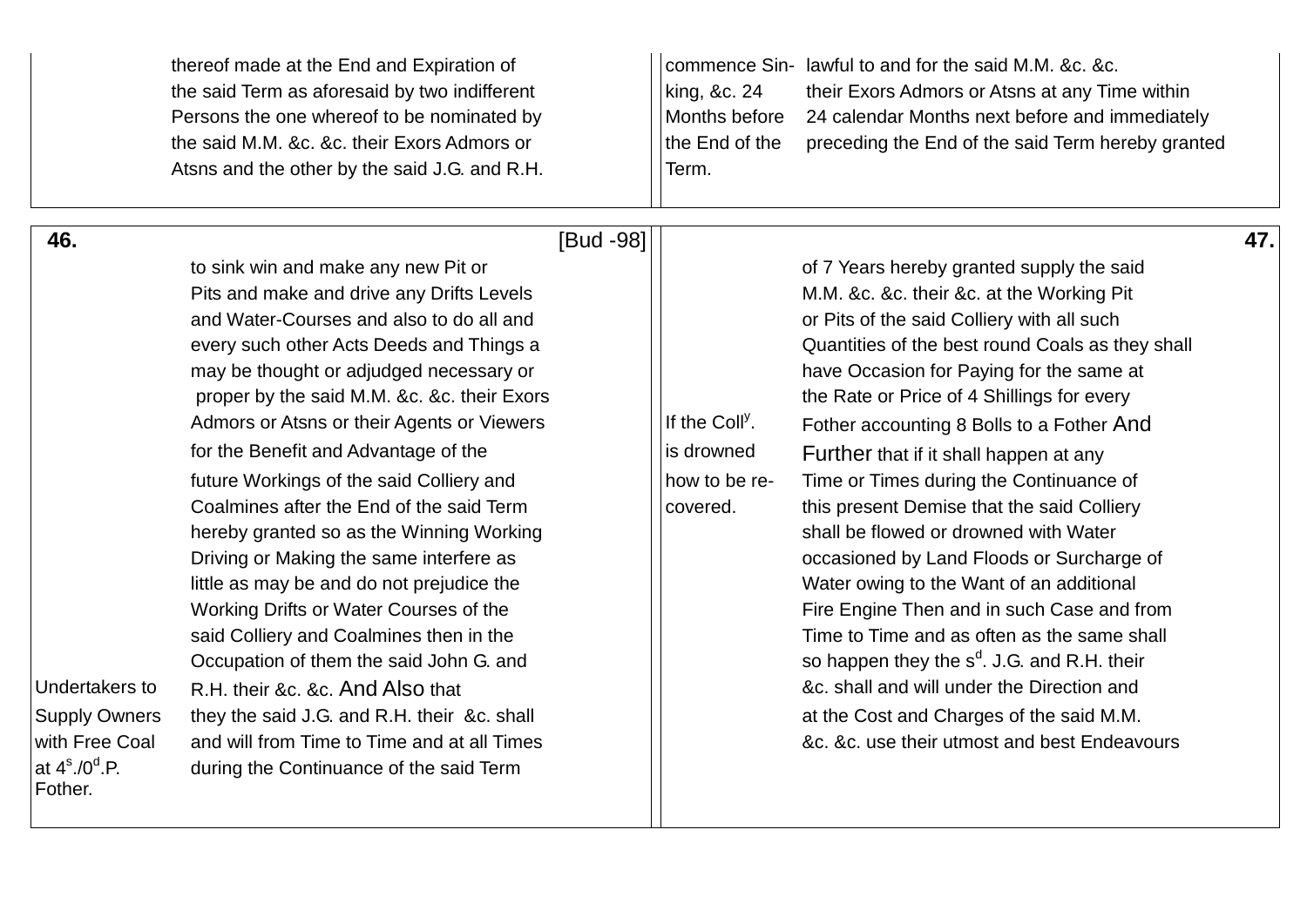| 48.                                         |                                                                    | [Bud -98] |                 |                                                                        | 49. |
|---------------------------------------------|--------------------------------------------------------------------|-----------|-----------------|------------------------------------------------------------------------|-----|
|                                             | with all convenient Speed to recover and                           |           |                 | Timber Deals Ropes and other loose Stock of                            |     |
|                                             | clear the said Colliery of and from all                            |           |                 | and belonging to them the said J.G. and                                |     |
|                                             | such Water either by building and erecting                         |           |                 | R.H. &c. and by them employed about or                                 |     |
|                                             | a new Fire Engine or otherwise and to put                          |           |                 | for the Use of the said Colliery or paying the                         |     |
|                                             | the said Colliery into the like good working                       |           |                 | said J.G. and R.H. their &c. for the same on                           |     |
|                                             | Condition as the same was in at the Time                           |           |                 | the 5 <sup>th</sup> . Day of January next after the End                |     |
|                                             | of such Land-Flood or Floods or Surcharge                          |           |                 | and Expiration of the said Term according to                           |     |
|                                             | or Surcharges happening all which said                             |           |                 | a Valuation to be thereof made by two indif-                           |     |
|                                             | Costs Charges Expences and Damages oc-                             |           |                 | ferent Persons to be appointed as aforesaid                            |     |
|                                             | casioned thereby they the said M.M. &c.                            |           | Owners to       | And in Consideration of the said                                       |     |
|                                             | for themselves and for their several and                           |           |                 | pay Undertakers Covenants and Agreements hereinbefore con-             |     |
|                                             | respective Exors Admors and Atsns do                               |           | certain Prices. | tained on the Part of the said J.G. and R.H.                           |     |
|                                             | promise and agree to pay unto them the                             |           |                 | their &c. to be observed and performed the                             |     |
|                                             | said J.G. and R.H. their Exors &c. upon                            |           |                 | said M.M. &c. for themselves jointly and                               |     |
| Owners to                                   | Demand And Further that they the                                   |           |                 | severally and for their several and respective                         |     |
| purchase the                                | said M.M. &c. &c. shall and will at the                            |           |                 | Exors Admors and Atsns do and each and every                           |     |
| <b>Undertakers</b>                          | End of the said Term hereby granted purchase                       |           |                 | of them doth covenant promise and agree to                             |     |
| Stock at End                                | and take Possession of and be intitled unto                        |           |                 | and with the said J.G. and R.H. their &c.                              |     |
| of the Term.                                | all the Horses Stock of Hay Corn Iron                              |           |                 | by these Presents in Manner following (that                            |     |
|                                             |                                                                    |           |                 | is to say) That they the said M.M. &c. &c. shall                       |     |
|                                             |                                                                    |           |                 |                                                                        |     |
| 50.                                         |                                                                    | [Bud -98] |                 |                                                                        | 51. |
|                                             | and will well and Truly pay or cause to                            |           |                 | and which said several Sums of 10 <sup>s</sup> ., 3 <sup>d</sup> , and |     |
|                                             | be paid to the said John G. & R.H. their                           |           |                 | 11 <sup>s</sup> 3 <sup>d</sup> . per Chaldron respectively They the    |     |
| 10 $^{\circ}$ . 3 <sup>d</sup> . P.<br>Cha. | &c. the Sum of 10 <sup>s</sup> 3 <sup>d</sup> . of lawful Money of |           |                 | said J.G. and R.H. do for themselves and                               |     |
| for Low-main.                               | Great Britain for every Newcastle Chaldron                         |           |                 | for their respective Exors Admors or Atsns -                           |     |
|                                             | of Coals (such Measure as aforesaid) which                         |           |                 | hereby consent and agree to accept of and                              |     |
|                                             | during the Continuance of the said Term                            |           |                 | take in full Satisfaction and Discharge of                             |     |
|                                             | hereby demised shall be so wrought out of                          |           |                 | all Expences for or attending the Sinking                              |     |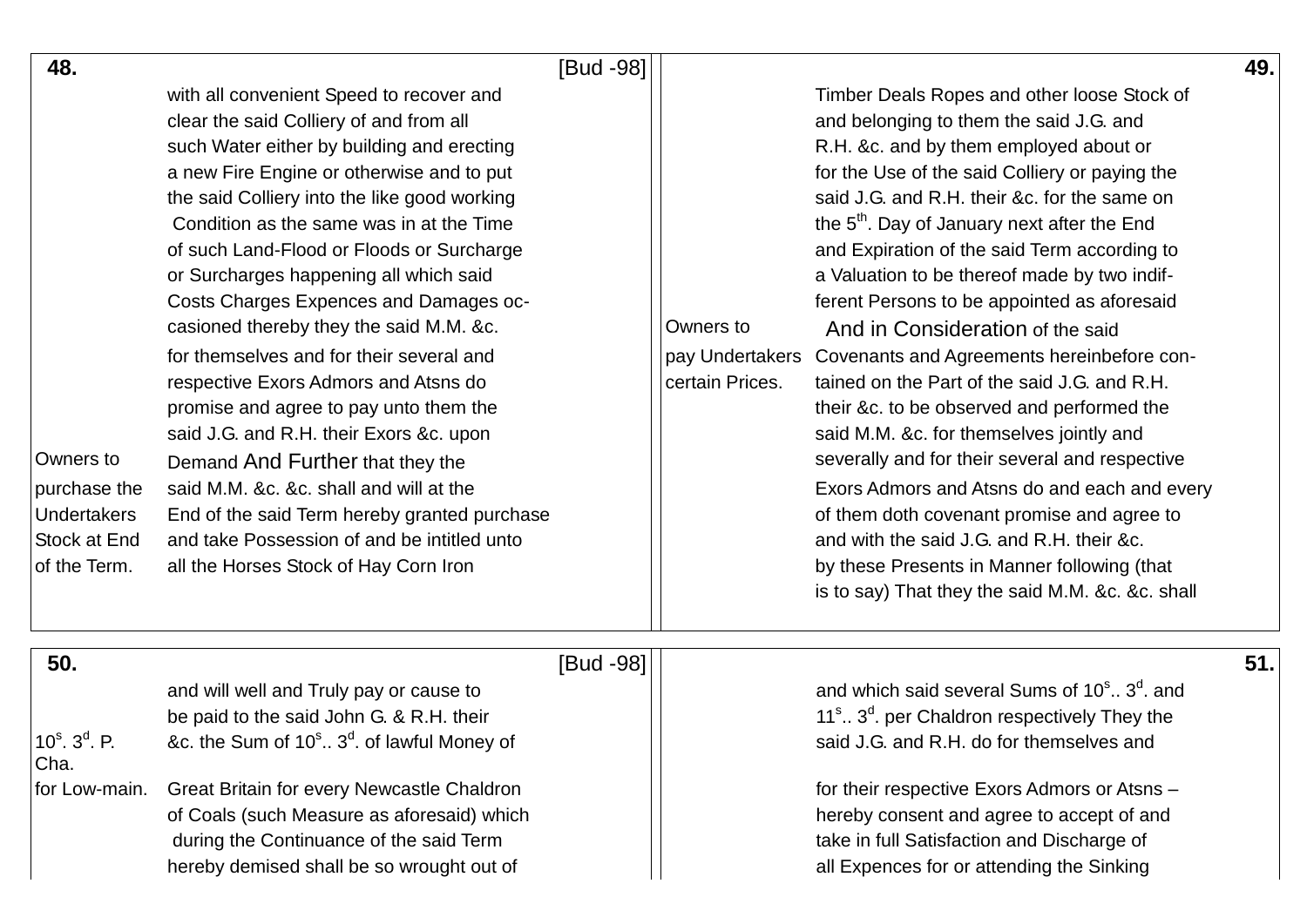|  | and from the Low-main Coal of the said<br>Colliery or Coalmines brought to Bank<br>led to and delivered from the said Staith<br>or Spouts as aforesaid by the said J.G. and<br>$11s$ , $3d$ , P. Cha. R.H. their &c. And the Sum of $11s$ . $3d$ , of<br>for High Seam the like lawful Money for every Newcastle<br>Chaldron of Coals (such Measure as aforesaid)<br>which during the Continuance of the said<br>Term hereby demised shall be so wrought<br>out of and from the high Seam Coal of the<br>said Colliery or Coalmines brought to Bank<br>led to and delivered from the said Staith or<br>Spouts by the said J.G. and R.H. their &c. | <b>Undertakers</b><br>to be paid<br>every Fortnight<br>Low-main<br>20 Peck Corf. | of a Pit Working Drawing to Bank Leading<br>and Delivering of the said Coals of the said<br>Colliery at and from the said Staith or<br>Spout as aforesaid And it is further de-<br>clared covenanted and agreed that the said Rate<br>or Price shall be paid at the Times and in<br>Manner following (that is to say) at the End<br>of every Fortnight from the 5 <sup>th</sup> . Day of July<br>15 <sup>sh</sup> . P. Score for last past the Sum of 15 Sh. for every Score<br>of Coals wrought and drawn to bank with<br>a 20 Peck Corf and in the same Proportion<br>for all Coals wrought with a larger or smaller |
|--|---------------------------------------------------------------------------------------------------------------------------------------------------------------------------------------------------------------------------------------------------------------------------------------------------------------------------------------------------------------------------------------------------------------------------------------------------------------------------------------------------------------------------------------------------------------------------------------------------------------------------------------------------|----------------------------------------------------------------------------------|------------------------------------------------------------------------------------------------------------------------------------------------------------------------------------------------------------------------------------------------------------------------------------------------------------------------------------------------------------------------------------------------------------------------------------------------------------------------------------------------------------------------------------------------------------------------------------------------------------------------|
|--|---------------------------------------------------------------------------------------------------------------------------------------------------------------------------------------------------------------------------------------------------------------------------------------------------------------------------------------------------------------------------------------------------------------------------------------------------------------------------------------------------------------------------------------------------------------------------------------------------------------------------------------------------|----------------------------------------------------------------------------------|------------------------------------------------------------------------------------------------------------------------------------------------------------------------------------------------------------------------------------------------------------------------------------------------------------------------------------------------------------------------------------------------------------------------------------------------------------------------------------------------------------------------------------------------------------------------------------------------------------------------|

| 52.                                            |                                                         | [Bud -98]          |                                               | 53. |
|------------------------------------------------|---------------------------------------------------------|--------------------|-----------------------------------------------|-----|
|                                                | Corf out of the said Low-main Coal Seam                 |                    | and deliver thereon, or on Board of Keels     |     |
| 12 Sh. P. Score                                | And the Sum of 12 Shillings for every                   |                    | or Vessels each Waggon to hold and contain    |     |
| for High Seam                                  | Score of Coals wrought and drawn to                     |                    | 24 Bolls such Measure as aforesaid The        |     |
| w <sup>th</sup> . 16 Peck-                     | Bank with a 16 Peck Corf and so in                      |                    | said Waggons to be admeasured and the said    |     |
| Corf.                                          | Proportion as aforesaid out of the High-                |                    | J.G. and R.H. to inspect the Staithmans       |     |
|                                                | Seam Coal of the said Colliery and the                  |                    | Book and to take Copies thereof from Time     |     |
|                                                | Remainder of the said several as Sums or                |                    | to Time as Occasion shall or may require      |     |
| To settle and                                  | so much thereof respectively as shall appear            | <b>Undertakers</b> | and be thought necessary And also             |     |
| Pay Balance                                    | to be due shall be paid to the said J.G.                | may supply         | that it shall and may be lawful to and for    |     |
| twice in the                                   | and R.H. their &c. at two Days in every                 | Workmen &c.        | the said J.G. and R.H. their Exors &c. during |     |
| Year. $\overline{\phantom{iiiiiiiiiiiiiiiii}}$ | Year of the said Term of seven Years (that              | with Fire-         | the Continuance of the said Term to provide   |     |
|                                                | is to say) on the $5th$ . Day of January and            | Coal. Also         | and supply the Pitmen Workmen & Servants      |     |
|                                                | the 5 <sup>th</sup> . Day of July in every Year by even | for Engines,       | who shall be employed in or about the said    |     |
|                                                | and equal Portions and Number of                        | Machines, &c.      | Colliery with their common Fire-Coal from     |     |
| To be paid for                                 | Chaldrons wrought led and delivered as                  |                    | any of the Pits of the said Colliery and also |     |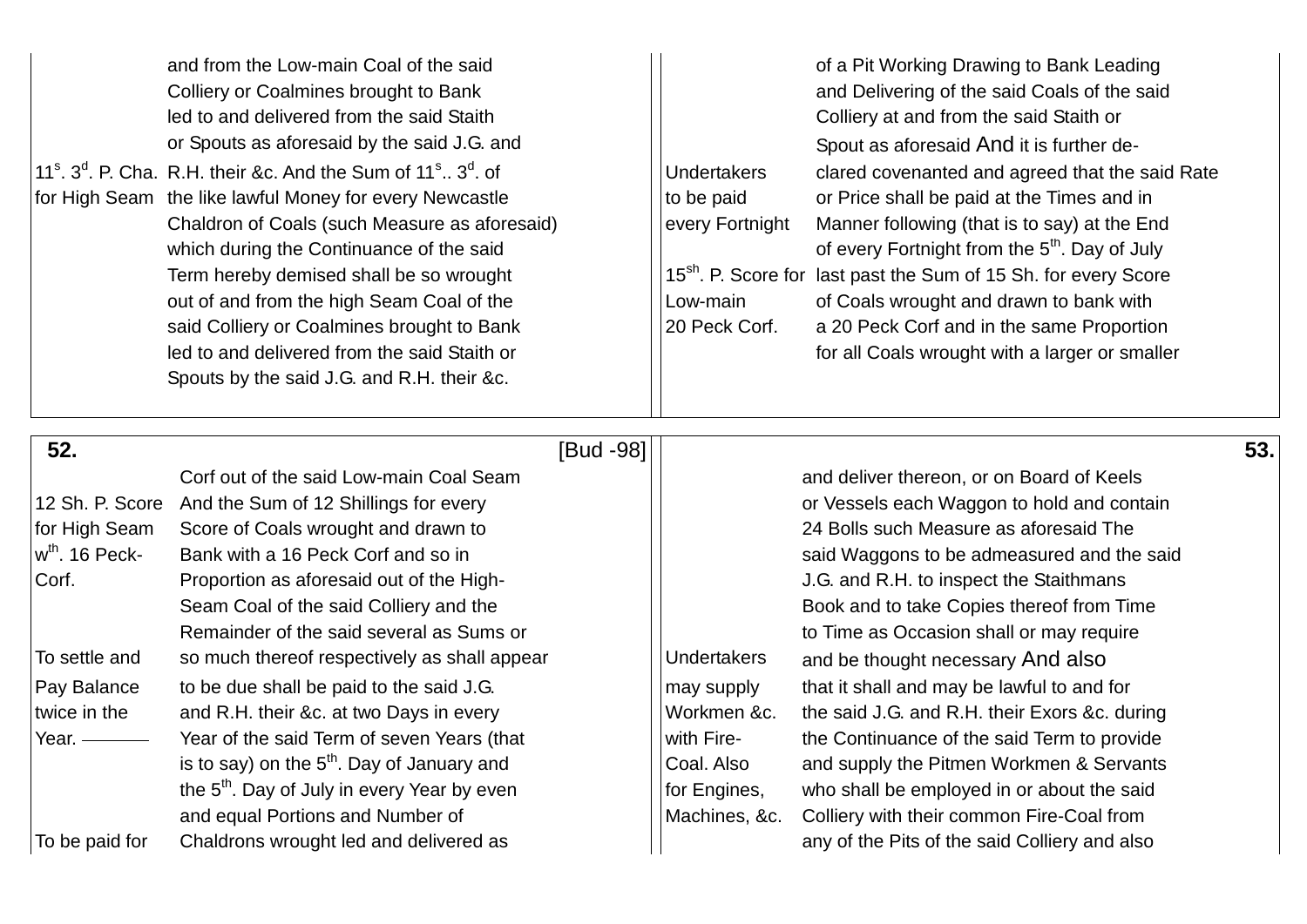| Coals either<br>Staith or on | aforesaid shall be ascertained by the Number<br>delivered on the of Waggons to be entered in the Staithmans<br>Book of the respective Coals led to the |               | sufficient Quantities of Coals for the Use of<br>the Fire Engine or Fire Engines and Machines<br>of or belonging to the said Colliery (such last |
|------------------------------|--------------------------------------------------------------------------------------------------------------------------------------------------------|---------------|--------------------------------------------------------------------------------------------------------------------------------------------------|
|                              | Board Keels &c. Staith or Spouts of the said M.M. &c. their                                                                                            |               |                                                                                                                                                  |
| 54.                          | [Bud -98]                                                                                                                                              |               | 55.                                                                                                                                              |
|                              | mentioned Fire Coals and Engine & Machine                                                                                                              |               | other Fire Engine or Engines in Order                                                                                                            |
|                              | Coals to be of an inferior Quality and unfit                                                                                                           |               | the more effectually to win and work the                                                                                                         |
|                              | for the London Market or Coast Trades)                                                                                                                 |               | said Colliery and Coalmines then and in                                                                                                          |
|                              | without paying any Thing or rendering any                                                                                                              |               | such Case the said M.M. &c. their &c.                                                                                                            |
|                              | Account for the same and without bring-                                                                                                                |               | shall and will at their own proper Cost &                                                                                                        |
|                              | ing the same Account to the Account of the Workings                                                                                                    |               | Charges erect and build such Fire Engine                                                                                                         |
| Owners to                    | of the said Colliery And also that they                                                                                                                |               | or Fire Engines in a complete & effectual                                                                                                        |
| pay Landlords                | the said M.M. &c. &c. their &c. &c. shall &                                                                                                            |               | Manner and shall and will pay or allow                                                                                                           |
| Rents, &c. &c.               | will pay or cause to be paid all the said                                                                                                              |               | unto the said J.G. and R.H. their &c.                                                                                                            |
|                              | Colliery Rents and also the Land Tax to be-                                                                                                            |               | a reasonable Compensation for Working                                                                                                            |
|                              | come due and payable for the said Premises                                                                                                             |               | such new Fire Engine or Fire Engines when                                                                                                        |
|                              | And also shall and will at their own Costs                                                                                                             |               | erected and built such Compensation to be                                                                                                        |
|                              | and Charges keep in good and sufficient                                                                                                                |               | fixed by two Persons indifferently chosen                                                                                                        |
|                              | Repair all the Gears at and belonging to                                                                                                               | Owners to     | by the said Parties hereto and also                                                                                                              |
| Owners may                   | the Staith and Spouts And further                                                                                                                      | pay for new   | that if at the End and Expiration of the said                                                                                                    |
| build Engines                | that if at any Time or Times during the                                                                                                                | Erections and | Term hereby granted the Materials and Things                                                                                                     |
| during the                   | Continuance of this Demise it shall be                                                                                                                 |               | Excess of Valuation specified in the Inventory or Schedule hereunder                                                                             |
| Term.                        | adjudged necessary by the said M.M.                                                                                                                    |               |                                                                                                                                                  |
| work them.                   | Undertakers to &c. &c. their &c. to erect and build any                                                                                                |               |                                                                                                                                                  |
|                              |                                                                                                                                                        |               |                                                                                                                                                  |

written or hereunto annexed shall be of and R.H. their &c. for the same according

greater Value than the same were at the to a valuation to be made thereof (in Case Time of Commencement of the Demise Time of Commencement of the Demise

 **56. 57. 1**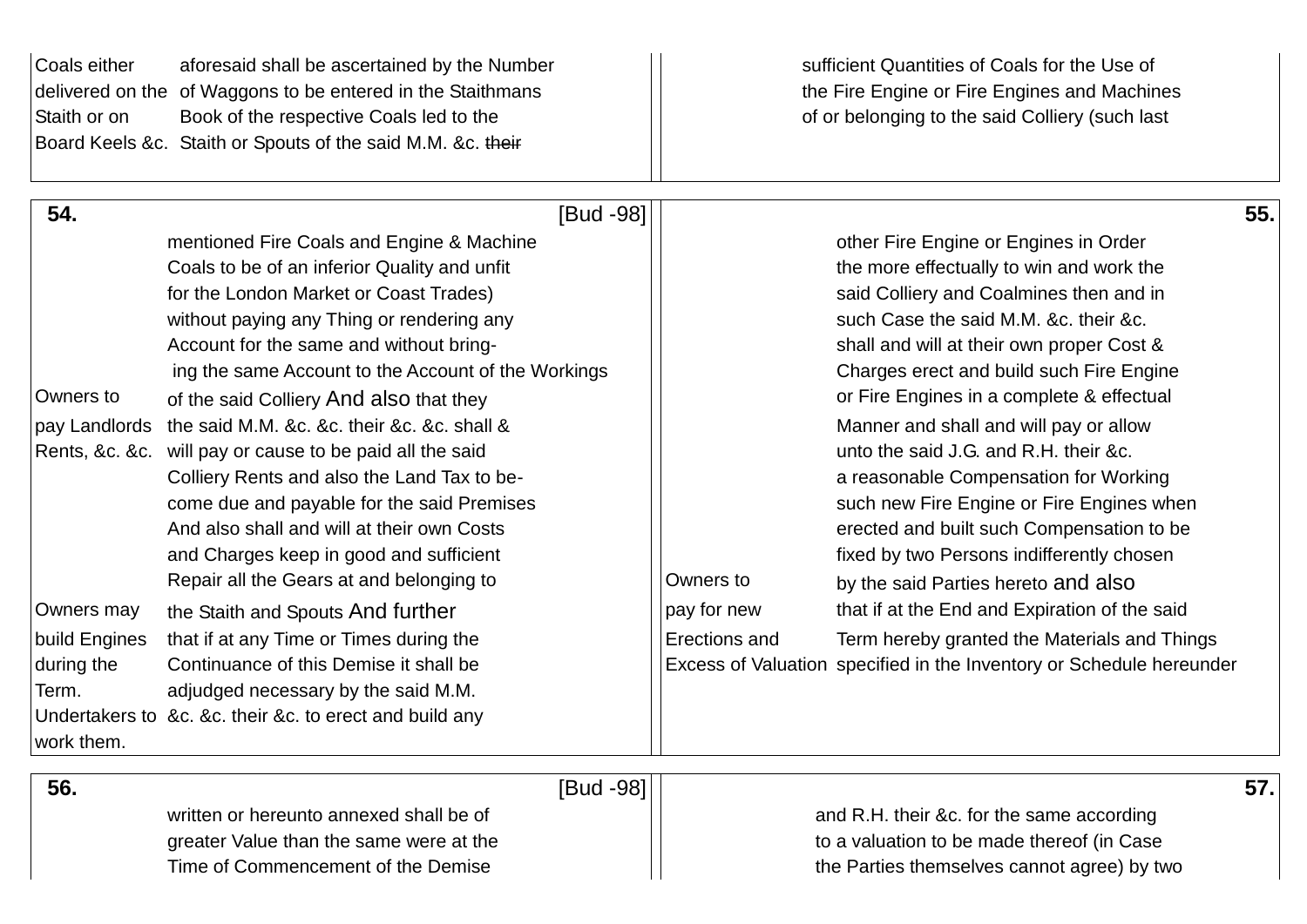|                                          | or if at any Time or Times during the<br>Continuance of the said Term ant necessary<br>Additions shall be made by the said J.G.<br>and R.H. their &c. to the aforesaid Mate-<br>rials and Things or to the Buildings or Erec-<br>tions belonging to or used for the said<br>Colliery for the better and more effectually<br>carrying on of the same (which it shall and may<br>be lawful for them the said J.G. & R.H.<br>their &c. to erect build or make) and shall<br>remain on the Premises at the End of the said<br>Term Then and in such Case the said M.M. &c.<br>their &c. shall and will within the Space of 6<br>Months next after the End and Expiration of<br>the said Term hereby granted pay the said J.G. | Yearly $-$<br><b>Half Yearly</b> | indifferent Persons skilled in the Coal-Trade<br>one whereof to be chosen by the said M.M.<br>&c. their &c. and the other by the said J.G.<br>and R.H. their &c. And it is hereby<br>mutually declared and agreed by and between<br>Acc <sup>ts</sup> , to be sett <sup>d</sup> , the said Parties to these Presents That an Acc <sup>t</sup> .<br>between Parties. in Writing shall be made stated adjusted &<br>settled between them on the fifth Day of July<br>the continuance of<br>in every Year during ^ the said Term of 7 Years<br>touching and concerning the Working of the<br>said Colliery and Coalmines and the Coal to<br>be wrought led and vended as well from<br>Staith or Spouts as from the Coal Pits or<br>Heaps of or belonging to the said Colliery and<br>of all other Matters Transactions and Things to |     |
|------------------------------------------|---------------------------------------------------------------------------------------------------------------------------------------------------------------------------------------------------------------------------------------------------------------------------------------------------------------------------------------------------------------------------------------------------------------------------------------------------------------------------------------------------------------------------------------------------------------------------------------------------------------------------------------------------------------------------------------------------------------------------|----------------------------------|-----------------------------------------------------------------------------------------------------------------------------------------------------------------------------------------------------------------------------------------------------------------------------------------------------------------------------------------------------------------------------------------------------------------------------------------------------------------------------------------------------------------------------------------------------------------------------------------------------------------------------------------------------------------------------------------------------------------------------------------------------------------------------------------------------------------------------------|-----|
| 58.                                      | [Bud -98]                                                                                                                                                                                                                                                                                                                                                                                                                                                                                                                                                                                                                                                                                                                 |                                  |                                                                                                                                                                                                                                                                                                                                                                                                                                                                                                                                                                                                                                                                                                                                                                                                                                   | 59. |
| Owners to                                | be done by the said Parties in Pursuance of<br>these Presents and at the same Time all such<br>Monies as shall then appear to be due unto<br>the said J.G. and R.H. their &c. shall be<br>immediately paid unto them by the said<br>M.M. &c. their &c. And it is also mu-                                                                                                                                                                                                                                                                                                                                                                                                                                                 |                                  | Colliery were valued to the said J.G. and<br>R.H. at the Commencement of this Demise<br>And that the said Martin M. &c. &c. their<br>&c. shall well and truly pay or cause to be<br>paid unto the said J.G. and R.H. their &c.<br>the Amount of such Valuation accordingly                                                                                                                                                                                                                                                                                                                                                                                                                                                                                                                                                        |     |
| have Stock<br>of Coals at<br>End of Term | tually declared and agreed upon by & between<br>the said Parties to these Presents that all<br>Stock of Coals which at the Expiration<br>of the said Term shall be or remain in the<br>Said Staith or Spouts or at the Pit or Pits<br>of or belonging to the said M.M. &c. their                                                                                                                                                                                                                                                                                                                                                                                                                                          | Clause for<br>Arbitration.       | And lastly it is hereby further mu-<br>tually declared and agreed upon by and<br>between the said Parties to be these Presents<br>and the said M.M. &c. &c. for themselves<br>and their respective Heirs Exors Admors &<br>Atsns do hereby jointly and severally cove-                                                                                                                                                                                                                                                                                                                                                                                                                                                                                                                                                            |     |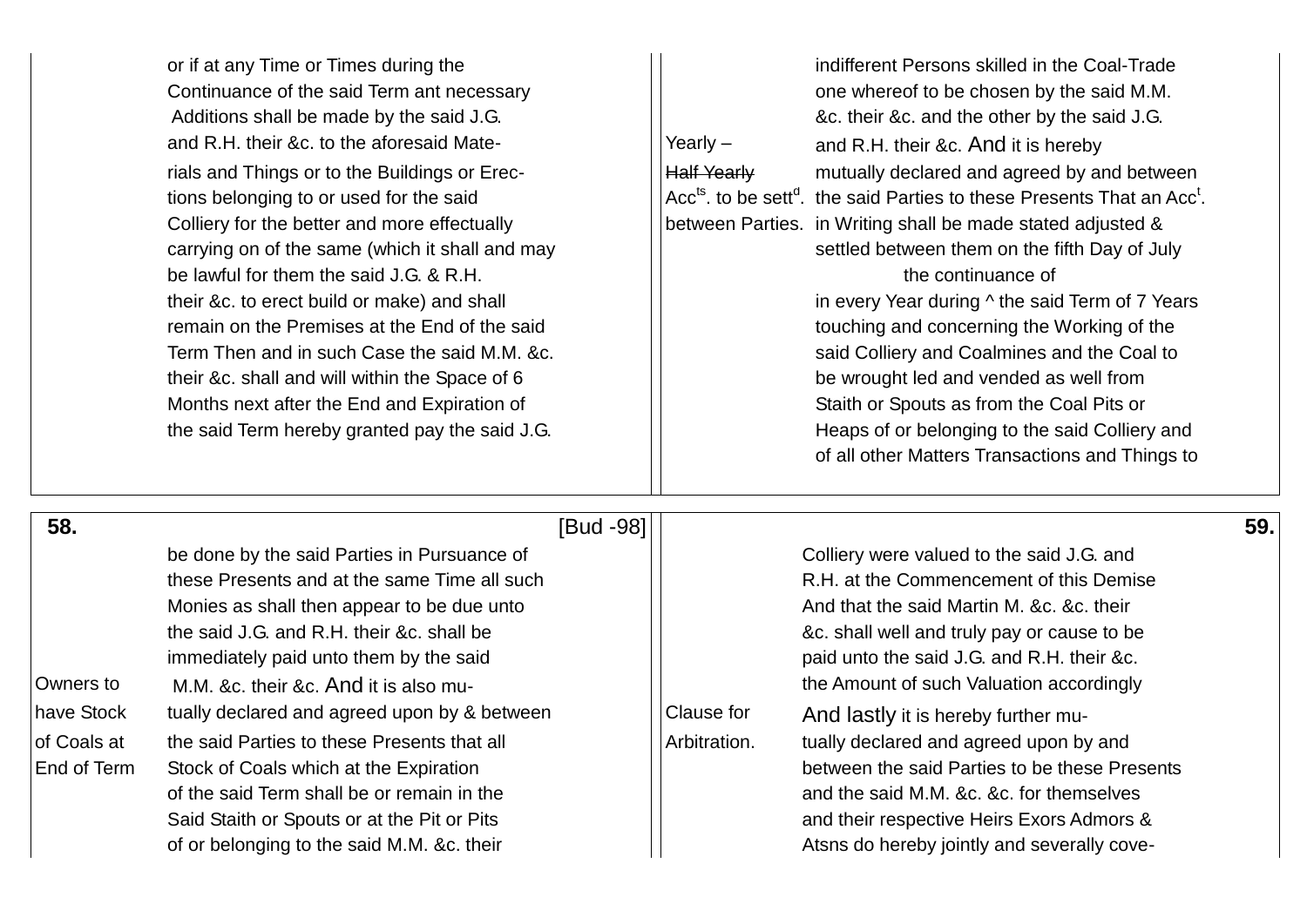|     | &c. And the same shall be measured and the<br>Quantity thereof as ascertained in such Manner<br>as usual on such the like Occasions and a Valuation<br>shall be made thereof in like Manner as the<br>Coals remaining on the said Staith or Spouts<br>and at the Coal Pits and Heaps of the said | nant-promise and agree to and with the<br>said J.G. and R.H. their &c. and they the<br>said J.G. and R.H. for themselves and the<br>irrespective Heirs Exors Admors and Atsns do<br>hereby jointly and severally covenant-promise<br>and agree to and with the said M.M. &c. |     |
|-----|--------------------------------------------------------------------------------------------------------------------------------------------------------------------------------------------------------------------------------------------------------------------------------------------------|------------------------------------------------------------------------------------------------------------------------------------------------------------------------------------------------------------------------------------------------------------------------------|-----|
| 60. | [Bud -98]                                                                                                                                                                                                                                                                                        |                                                                                                                                                                                                                                                                              | 61. |
|     | that if at any Time or Times during                                                                                                                                                                                                                                                              | from Time to Time be referred to two Viewers                                                                                                                                                                                                                                 |     |
|     | the Continuance of the said Term hereby                                                                                                                                                                                                                                                          | or other indifferent Persons skilled and                                                                                                                                                                                                                                     |     |
|     | granted or after the Expiration thereof                                                                                                                                                                                                                                                          | conversant in the Coal Trade to be nomina-                                                                                                                                                                                                                                   |     |
|     | any Dispute or Difference shall arise or                                                                                                                                                                                                                                                         | ted and appointed as Arbitrators the one of                                                                                                                                                                                                                                  |     |
| 野   | Happen touching the Working Leading or                                                                                                                                                                                                                                                           | them by and on the Part and B'half of the                                                                                                                                                                                                                                    |     |
|     | Vending any of the Coals so to be wrought                                                                                                                                                                                                                                                        | said M.M. &c. their &c. and the other of                                                                                                                                                                                                                                     |     |
|     | out of the said Colliery as aforesaid or tou-                                                                                                                                                                                                                                                    | them by and on the Part and Behalf of                                                                                                                                                                                                                                        |     |
|     | ching or concerning the Appointment                                                                                                                                                                                                                                                              | the said J.G. and R.H. their &c. And in                                                                                                                                                                                                                                      |     |
|     | or Valuation of the Fire Engines Coal Gins                                                                                                                                                                                                                                                       | Case such two Persons cannot agree in their                                                                                                                                                                                                                                  |     |
|     | Waggons Waggon Ways or Stock of Materials                                                                                                                                                                                                                                                        | Determination then the same shall be settled                                                                                                                                                                                                                                 |     |
|     | of or belonging to the said Colliery or touch-                                                                                                                                                                                                                                                   | and determined by a third Person to be                                                                                                                                                                                                                                       |     |
| 就是  | ing the Construction and Meaning of these                                                                                                                                                                                                                                                        | named by the said two Arbitrators as Umpire                                                                                                                                                                                                                                  |     |
|     | Presents or of any Matter Clause or Thing                                                                                                                                                                                                                                                        | soalways as the Award or Determination of the                                                                                                                                                                                                                                |     |
|     | herein contained or otherwise howsoever                                                                                                                                                                                                                                                          | said Arbitrators or Umpire be made in Writing                                                                                                                                                                                                                                |     |
|     | touching or concerning or in anywise rela-                                                                                                                                                                                                                                                       | and signed by them or him and ready to be                                                                                                                                                                                                                                    |     |
|     | ting to the Working or Carrying on the said                                                                                                                                                                                                                                                      | delivered to the said several Parties to these                                                                                                                                                                                                                               |     |
|     | Colliery or Coalmines Then and in every such                                                                                                                                                                                                                                                     | Presents their several and respective Heirs Exors                                                                                                                                                                                                                            |     |
|     | Case and so often as such Disputes and Diffe-                                                                                                                                                                                                                                                    | Admors or Atsns or such of them as shall require                                                                                                                                                                                                                             |     |
|     | rences shall arise or happen the same shall                                                                                                                                                                                                                                                      |                                                                                                                                                                                                                                                                              |     |
|     |                                                                                                                                                                                                                                                                                                  |                                                                                                                                                                                                                                                                              |     |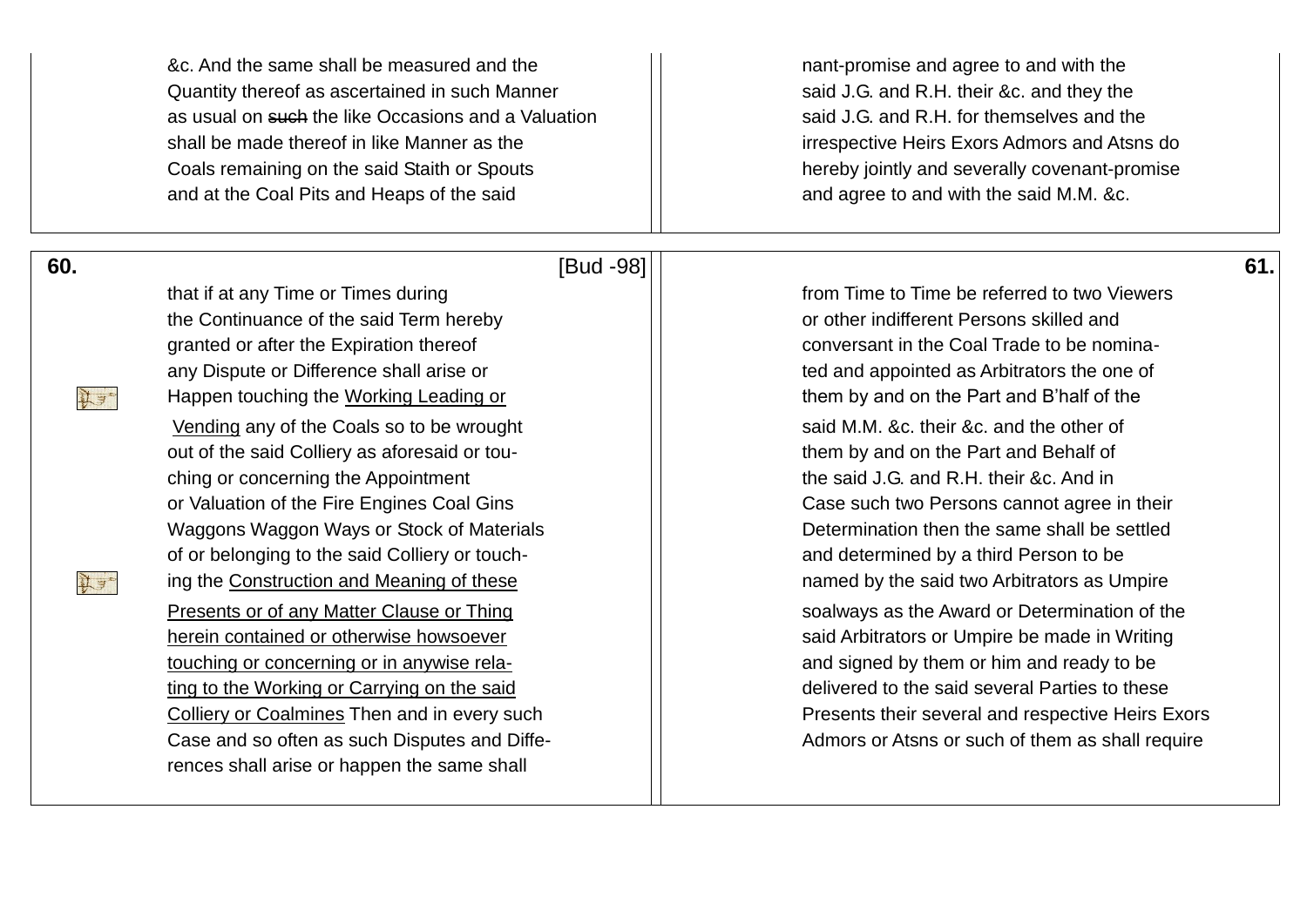| 62. |                                              | [Bud -98] |                                                              |                                                                                             |                |                |      |                | 63.             |  |  |  |  |  |
|-----|----------------------------------------------|-----------|--------------------------------------------------------------|---------------------------------------------------------------------------------------------|----------------|----------------|------|----------------|-----------------|--|--|--|--|--|
|     | the same within the Space of One Calendar    |           | appointed as aforesaid shall proceed alone                   |                                                                                             |                |                |      |                |                 |  |  |  |  |  |
|     | Month next after such Choice or Nomina-      |           | to make his Award of and concerning the                      |                                                                                             |                |                |      |                |                 |  |  |  |  |  |
|     | tion as aforesaid And if at any Time upon    |           | Dispute or Difference referred to him and                    |                                                                                             |                |                |      |                |                 |  |  |  |  |  |
|     | any such Dispute or Difference so happen-    |           | such Award so to be made by him in                           |                                                                                             |                |                |      |                |                 |  |  |  |  |  |
|     | ing as aforesaid an indifferent Person       |           | Writing as aforesaid and ready to be delivered               |                                                                                             |                |                |      |                |                 |  |  |  |  |  |
|     | shall be nominated as an Arbitrator or       |           | to the said several Parties to these Presents                |                                                                                             |                |                |      |                |                 |  |  |  |  |  |
|     | Referree by the said Lessors or Lessees or   |           | or their several or respective Representatives               |                                                                                             |                |                |      |                |                 |  |  |  |  |  |
|     | their respective Representatives and either  |           | or such of them as shall require the                         |                                                                                             |                |                |      |                |                 |  |  |  |  |  |
|     | of them the said Parties or their respective |           | same within the Space of one Calendar Month                  |                                                                                             |                |                |      |                |                 |  |  |  |  |  |
|     | Representatives shall neglect or refuse      |           | next after such his nomination and Ap-                       |                                                                                             |                |                |      |                |                 |  |  |  |  |  |
|     | for the Space of 6 Days after Notice         |           | pointment shall be final and conclusive to the               |                                                                                             |                |                |      |                |                 |  |  |  |  |  |
|     | in Writing to be given to him or them by     |           | said several Parties to these Presents their                 |                                                                                             |                |                |      |                |                 |  |  |  |  |  |
|     | the other of the said Parties so nominating  |           | several and respective Heirs Exors Admors                    |                                                                                             |                |                |      |                |                 |  |  |  |  |  |
|     | one Person as an Arbitrator as aforesaid     |           |                                                              | and Atsns And it is hereby also agreed that<br>every Award so to be made as aforesaid shall |                |                |      |                |                 |  |  |  |  |  |
|     | to nominate and appoint one other indiffer-  |           |                                                              |                                                                                             |                |                |      |                |                 |  |  |  |  |  |
|     | ent Person to be an Arbitrator Referree      |           | and may be made a Rule of his Majestys                       |                                                                                             |                |                |      |                |                 |  |  |  |  |  |
|     | then and in every such Case such one Arbi-   |           | Court of Kings Bench at Westminster In                       |                                                                                             |                |                |      |                |                 |  |  |  |  |  |
|     | trator or Referree so nominated and -        |           | Witness whereof the said Parties to these                    |                                                                                             |                |                |      |                |                 |  |  |  |  |  |
| 64. |                                              | [Bud -98] |                                                              |                                                                                             |                |                |      |                | 65.             |  |  |  |  |  |
|     | Presents have hereunto set their Hands       |           | Inventory or Schedule of Materials &c. referred              |                                                                                             |                |                |      |                |                 |  |  |  |  |  |
|     | and Seals the Day and Year first with-       |           |                                                              | to by the annexed Indenture of Lease for working                                            |                |                |      |                |                 |  |  |  |  |  |
|     | in written                                   |           | Cowpen Colliery.                                             |                                                                                             |                |                |      |                |                 |  |  |  |  |  |
|     |                                              |           |                                                              |                                                                                             | S.             | d.             | £.   | S.             | d.              |  |  |  |  |  |
|     | M.M                                          |           | Wood Materials at the Main Engine                            | 267                                                                                         | $\overline{1}$ | 8 <sup>1</sup> |      |                |                 |  |  |  |  |  |
|     | W.R.                                         |           | <b>Iron</b>                                                  | 772                                                                                         |                | $1\frac{1}{4}$ |      |                |                 |  |  |  |  |  |
|     | J.C.                                         |           | Cast Iron $D^{\circ}$ . — at $D^{\circ}$ . - - - - - - - - - | 1368                                                                                        | $\mathbf{3}$   |                |      |                |                 |  |  |  |  |  |
|     | A.S.                                         |           | Lead Brass and Copper at $d^{\circ}$ . —                     |                                                                                             | $579$ 16       |                |      |                |                 |  |  |  |  |  |
|     | J.S.                                         |           | Main and Cross Brattish at d <sup>o</sup> . - - - - -        |                                                                                             | $243$ 18       |                | 3171 | $\overline{0}$ | $10\frac{1}{4}$ |  |  |  |  |  |